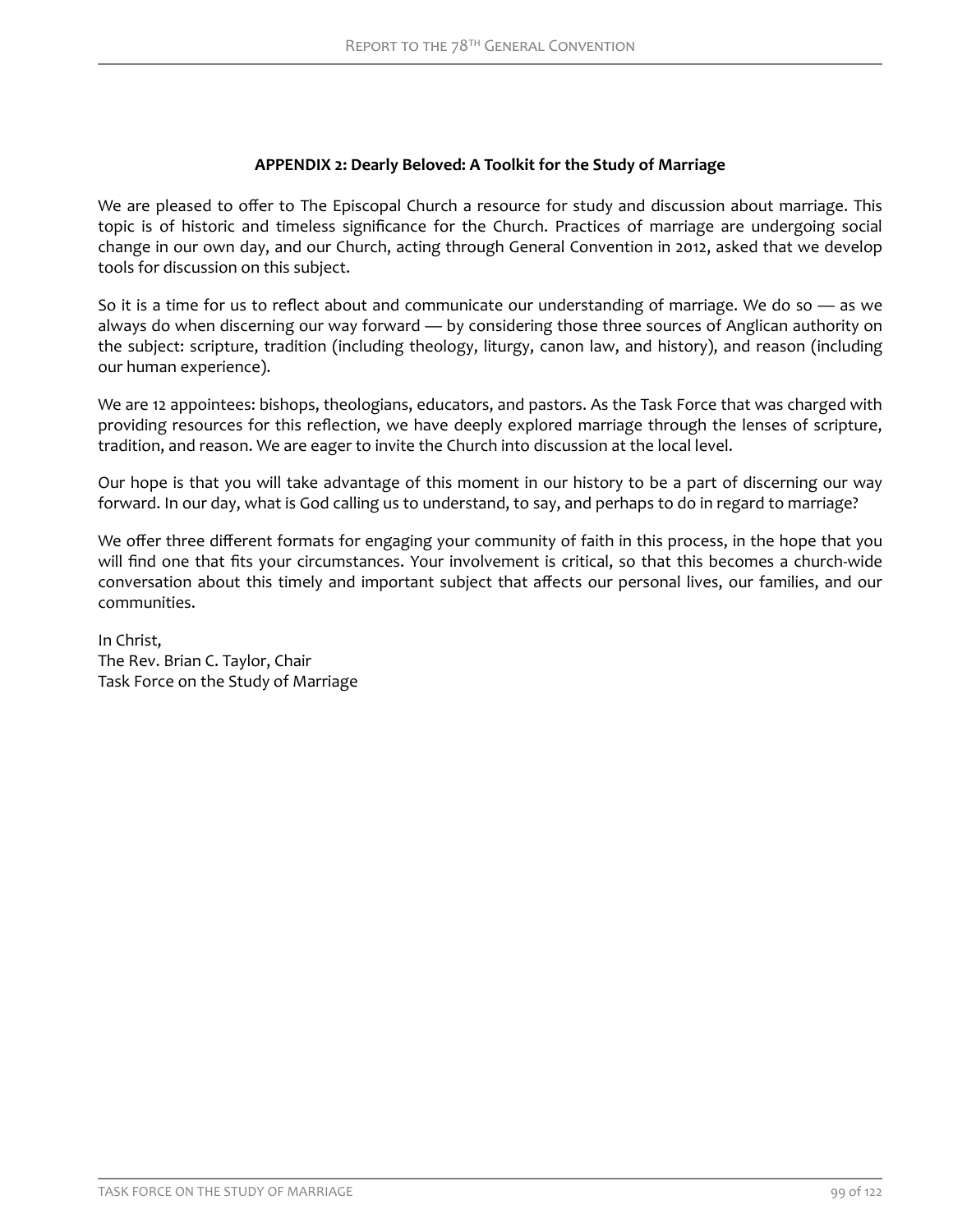## **Dearly Beloved: A Toolkit for the Study of Marriage**

Welcome to the toolkit of resources for the study of marriage. These resources have been created by the Task Force on the Study of Marriage established by the 2012 General Convention of The Episcopal Church in response to the charge "to identify and explore biblical, theological, historical, liturgical, and canonical dimensions of marriage." In this toolkit you will find:

[Overview of the Task Force and the Work](#page-2-0) [Text of Resolution A050](#page-2-0) [Purpose of this toolkit](#page-4-0) [Who should use this toolkit](#page-4-0) [How to use this toolkit](#page-4-0) [The role of the bishop and the diocese](#page-5-0) [The role of the clergy and laity](#page-5-0) [Publicizing your forums or event](#page-5-0) [Send us your input](#page-6-0)

[FORMAT 1 — CARRY-ON CONVERSATIONS](#page-7-0)

[Facilitator Guides](#page-9-0)

[Handout Sheets](#page-11-0)

[Our Experience of Grace in Relationship](#page-11-0) [Historical Considerations and Questions](#page-12-0) [Changing Norms in Contemporary Context](#page-14-0) [Biblical and Theological Considerations and Questions](#page-14-0)

[FORMAT 2 — FORUMS](#page-16-0)

[What Makes a Marriage Christian?](#page-17-0) [Marriage and Culture](#page-18-0) [Marriage and the Bible: A Bible Study](#page-18-0) [History of a Liturgical Fragment](#page-20-0)

[FORMAT 3 — STUDY GROUPS](#page-23-0) [Discussion questions](#page-23-0)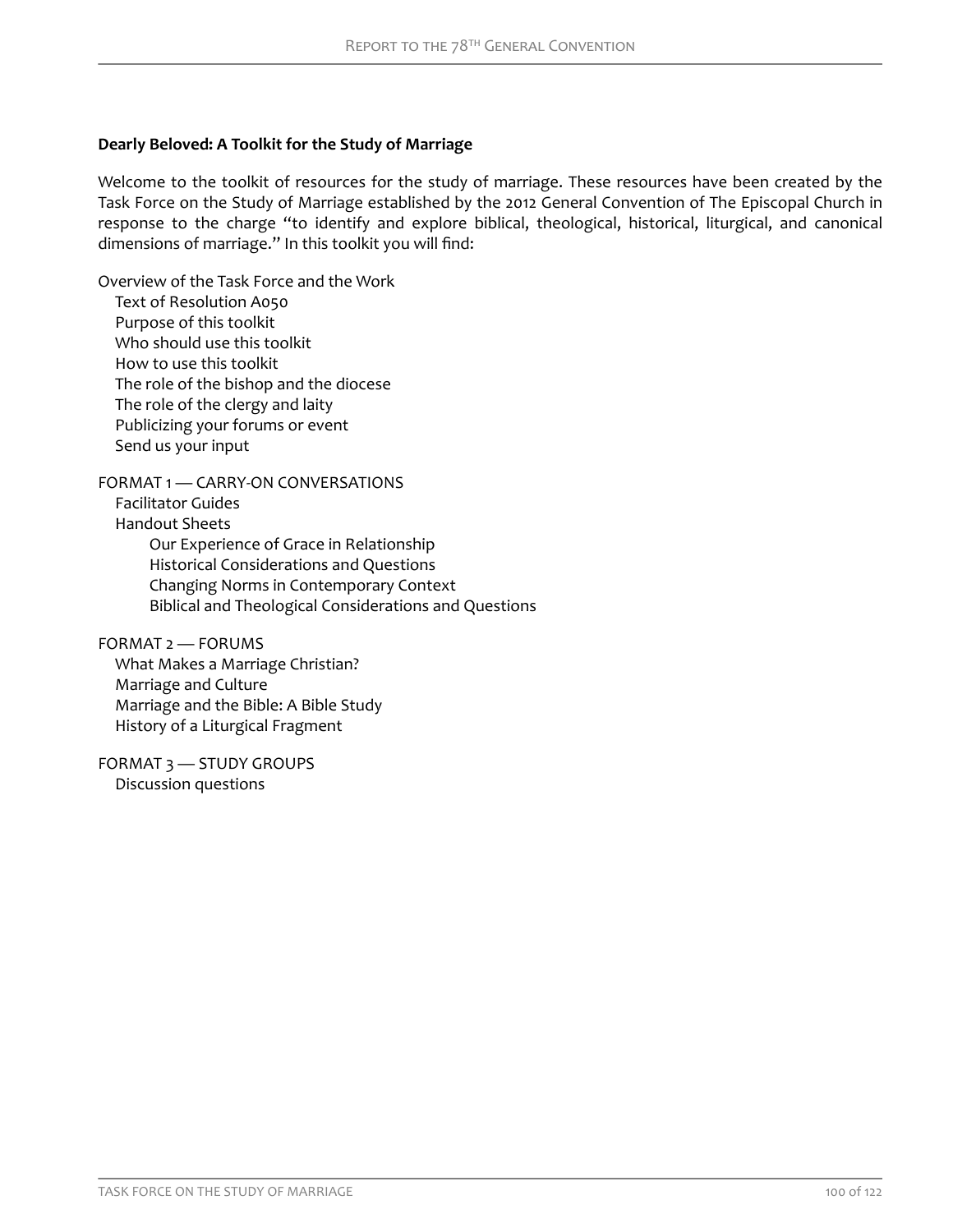## <span id="page-2-0"></span>**Overview of the Task Force and the Work**

At the 77th General Convention of The Episcopal Church in 2012, the Standing Commission on Liturgy and Music submitted a resolution calling for a task force on the Study of Marriage. Their Resolution A050 (text below) included the following explanation:

*As the Standing Commission on Liturgy and Music developed liturgical resources for blessing same-sex relationships, it faced repeated questions about marriage. What makes a marriage Christian? What is the* relationship between the Church's blessing of a relationship, whether different-sex or same-sex, and a union, *"marriage" or otherwise, created by civil law? Is the blessing of a same-sex relationship equivalent to the marriage of a different-sex couple, and if so, should this liturgy be called "marriage"? Because the Church's* understanding of marriage affects so many of its members, the Commission believes it is important to engage in *a church-wide conversation about our theology of marriage.*

The resolution called for a task force on the Study of Marriage to be appointed by the Presiding Bishop, Katharine Jefferts Schori, and by the President of the House of Deputies, The Rev. Gay Clark Jennings, to study and consult broadly on the subject of marriage. They were asked to explore historical, biblical, theological, liturgical, and canonical dimensions of marriage, and to do so in consideration of the "changing societal and cultural norms and legal structures" of our time.

The members of the Task Force on the Study of Marriage are:

The Rev. Brian C. Taylor, *Chair*, Diocese of the Rio Grande Ms. Joan Geiszler-Ludlum, *Vice Chair*, Diocese of East Carolina The Rev. Tobias Stanislas Haller BSG, *Secretary*, Diocese of New York Ms. Carolyn M. Chilton, Diocese of Virginia The Rt. Rev. Thomas C. Ely, Diocese of Vermont The Very Rev. Gail Greenwell, Diocese of Southern Ohio The Rev. J. David Knight, Diocese of Mississippi The Rev. Canon W. (Will) H. Mebane, Jr., Diocese of Western New York The Rev. Dr. Cameron E. Partridge, Diocese of Massachusetts The Rev. Canon Susan Russell, Diocese of Los Angeles The Very Rev. Dr. Sylvia A. Sweeney, Diocese of Los Angeles The Rt. Rev. W. Andrew Waldo, Diocese of Upper South Carolina

"This task force is charged not only to take the pulse of our current theological understanding of the meaning of marriage, but to assist the faithful in conversation and discernment about marriage, in particular what the church might hold up as 'holy example' of the love between Christ and his church," noted House of Deputies President, The Rev. Gay Jennings when announcing the appointment of the task force.

The Episcopal Church's theology and practice of marriage has changed significantly over the centuries, and we need to understand more clearly what we as a church mean when we use that word."

### **Text of Resolution A050**

Task Force on the Study of Marriage 2012 General Convention of The Episcopal Church

*Resolved*, the House of Deputies concurring, That the 77th General Convention direct the Presiding Bishop and President of the House of Deputies to appoint a task force of not more than 12 people, consisting of theologians, liturgists, pastors, and educators, to identify and explore biblical, theological, historical, liturgical, and canonical dimensions of marriage; and be it further,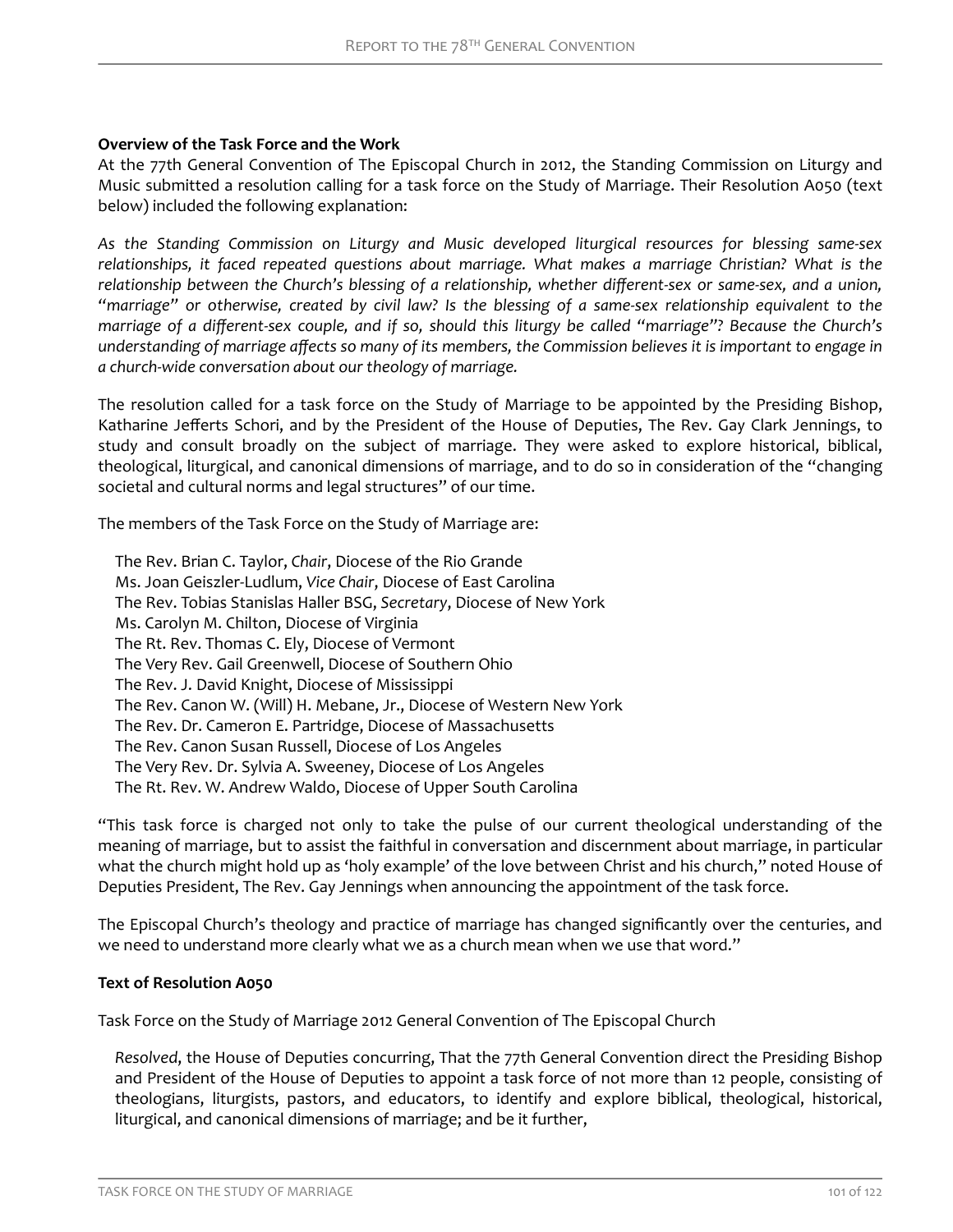*Resolved*, That the task force consult with the Standing Commission on Constitution and Canons and with The Standing Commission on Liturgy and Music to address the pastoral need for priests to officiate at a civil marriage of a same-sex couple in states that authorize such; and be it further

*Resolved*, That the Task Force consult with couples living in marriage and in other lifelong committed relationships and with single adults; and be it further

*Resolved*, That the Task Force consult with other churches in the Anglican Communion and with our ecumenical partners; and be it further

*Resolved*, That the Task Force consider issues raised by changing societal and cultural norms and legal structures, including legislation authorizing or forbidding marriage, civil unions, or domestic partnerships between two people of the same sex, in the U.S. and other countries where The Episcopal Church is located; and be it further

Resolved, That the Task Force develop tools for theological reflection and norms for theological discussion at a local level; and be it further

*Resolved*, That the Task Force report its progress to the 78th General Convention; and be it further

*Resolved*, That the General Convention request the Joint Standing Committee on Program, Budget and Finance to consider a budget allocation of \$30,000 for the implementation of this resolution.

#### EXPLANATION

As the Standing Commission on Liturgy and Music developed liturgical resources for blessing same-gender relationships, it faced repeated questions about marriage. What makes a marriage Christian? What is the relationship between the Church's blessing of a relationship, whether different-gender or same-gender, and a union, "marriage" or otherwise, created by civil law? Is the blessing of a same-gender relationship equivalent to the marriage of a different-gender couple, and if so, should this liturgy be called "marriage"? Because the Church's understanding of marriage affects so many of its members, the Commission believes it is important to engage in a church-wide conversation about our theology of marriage. The Dioceses of El Camino Real and North Carolina have both recently undertaken studies of marriage, with reports available from the Digital Archives.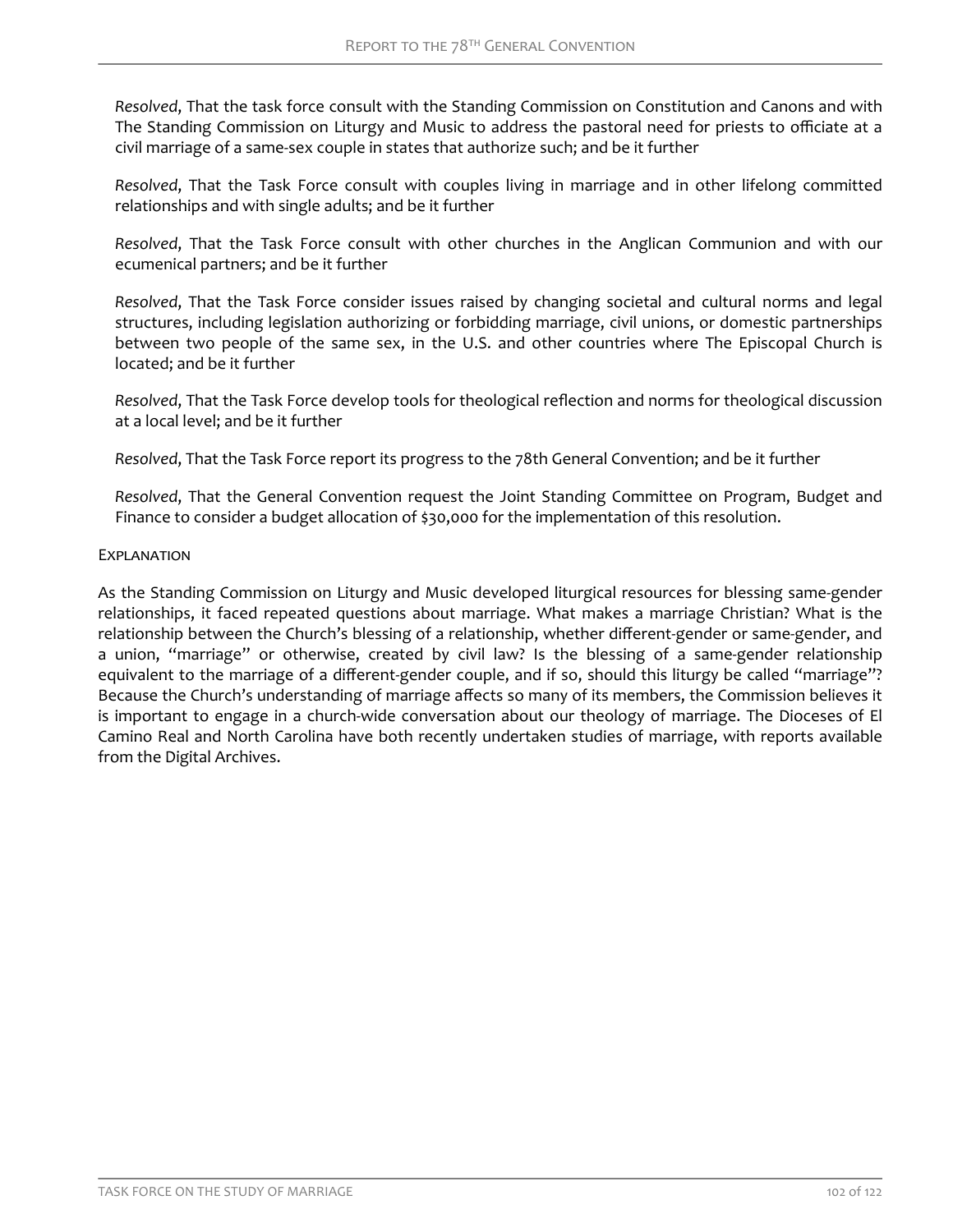## <span id="page-4-0"></span>**Purpose of this toolkit**

The purpose of this toolkit is to help The Episcopal Church and its people discuss and study what we mean by marriage. What does it mean to be married? What does the Church have to say about marriage? What makes a marriage Christian? What is the role of the Church in marriage? In a rapidly changing culture in the United States, what values does the Church hold as indispensable to marriage? How can the Church continue to speak to people about relationships, faithfulness and life in Christ? And how does marriage serve as an icon of the love of Christ not just to the couple but to their larger communities?

These questions, and many more, are at the heart of the conversations around the Church on marriage. This toolkit is designed to promote and facilitate your conversations so that together — as the Body of Christ we can be witnesses to Christ's love for each other, for the Church and for the world.

# **Who should use this toolkit?**

These resources are designed for study groups, large and small, for adults and teenagers in the Church and in the wider communities around your Church. Suggestions include provincial and diocesan meetings; deanery clericus meetings and diocesan clergy conferences; Sunday morning congregational education offerings or special evening or Saturday classes. They can be used as one-time events with groups already in existence, such as Education for Ministry (EfM) groups, other Bible study classes, men's and women's groups, Episcopal Church Women (ECW), youth groups, young adult classes, or in partnership with a neighboring Episcopal Church or ecumenical partner.

Many of life's richest experiences come in conversation and fellowship with people from all walks of life. For these classes and groups, intentionally including as diverse a group of participants — people of different ages, races, cultures, genders, sexualities, marital/partnered status, cohabiting couples and singles (including, where possible, those who feel a special vocation to the single life) — is strongly encouraged.

### **How to use this toolkit**

The resources in this toolkit have been organized in three suggested formats:

*Format 1: Carry-On Conversations*: This discussion format offers two design options: a 90-minute evening or Saturday program, or three 35-minute sessions.

*Format 2: Forums*: This format provides resources for four 45-minute forums designed for use on the typical Sunday morning Christian Formation format or with existing groups (such as ongoing small groups or EfM groups.) Any or all of them can be used as part of a series of classes or meetings; or as one-time, stand-alone classes.

*Format 3: Study Groups*: This format is intended for those who would like to "go deeper." It provides reflection questions for a study group that reads some or all of the seven essays on marriage included in Appendix 1 in the Report to the 2015 General Convention of the Task Force on the Study of Marriage.

Whichever format you choose, we recommend appointing both a group facilitator and a scribe.

# **The role of the facilitator is to:**

- Create a welcoming, safe, and comfortable environment of dialogue, not debate.
- Talk as little as possible. The facilitator is not there to lecture, argue, rebut, revise, or otherwise to get in the way of people expressing their questions and feelings.
- Encourage conversation.
- Manage the conversation so that everyone has a chance to contribute. This includes inviting the introverts to speak, and inviting the extroverts to listen to others.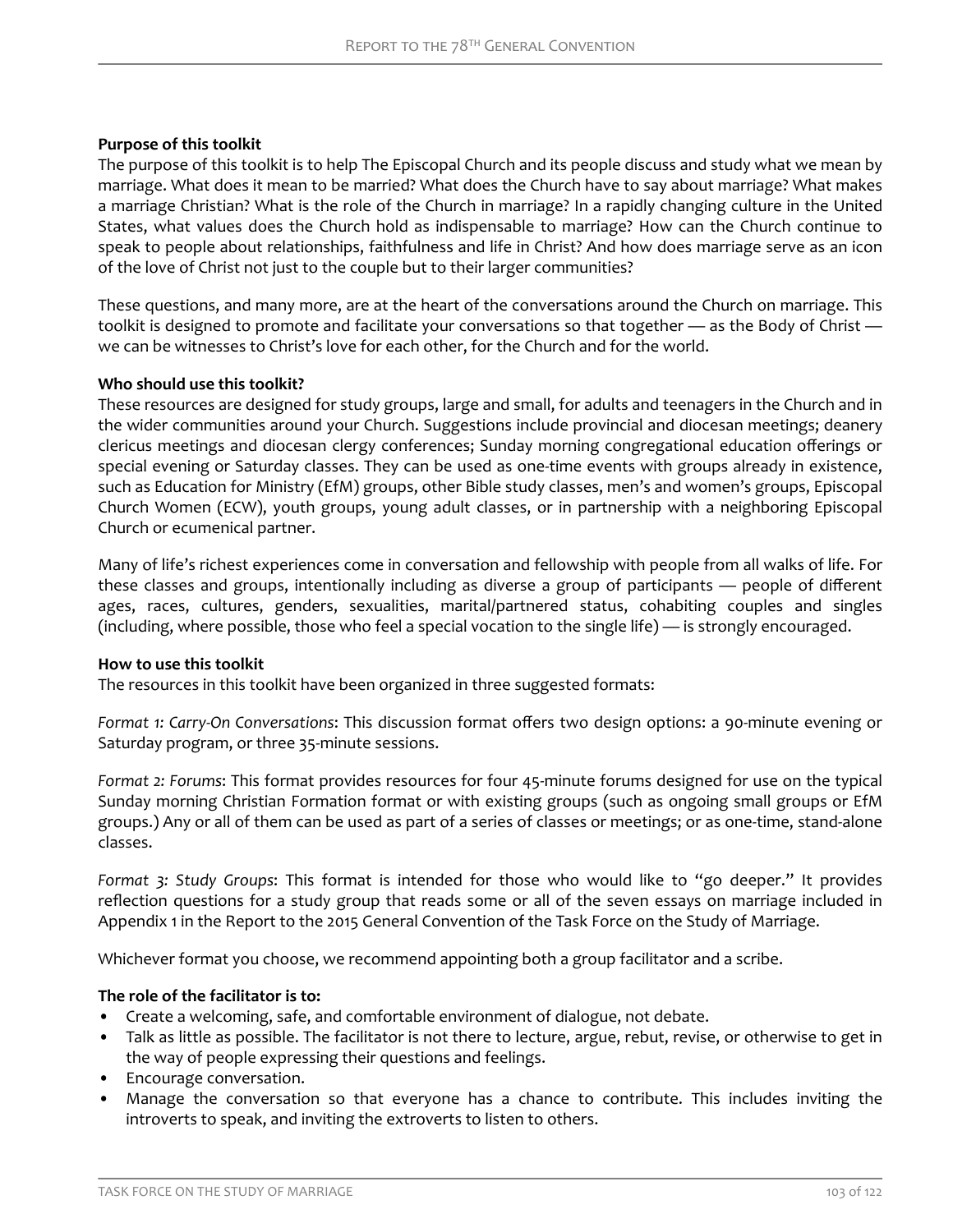## <span id="page-5-0"></span>**The role of the scribe is to:**

- Provide notes whenever possible, on newsprint or a whiteboard so that the full group can see what is being recorded.
- Free up the facilitator to focus on the people and the conversation.

# **The role of the bishop and the diocese**

Bishops, among their other roles, are the chief teachers of the Church and their diocese. This is particularly true when the bishops meet together as the House of Bishops. The role of chief teacher and pastor includes the encouragement and advancement of opportunities for study and conversation on topics of particular importance to the Church and the world, including marriage.

# **The Task Force asks bishops across the Church to:**

- Publicize and encourage the use of this toolkit throughout their diocese.
- Offer classes and discussion groups themselves as part of their parish visitations, conferences and retreats, and on their own staffs.
- Provide for the study of these materials with their General Convention deputation, with the clergy in their dioceses and at provincial meetings.
- Engage with their peers in studying and discussing these materials in preparation for the 2015 General Convention.
- Encourage diversity in groups.
- Be prayerful about the role of the Church in this area, and encourage others to follow their example.

# **The role of the clergy and laity**

The clergy, among their other roles, are teachers and pastors in their particular churches. Like bishops, this includes the encouragement and advancement of opportunities for study and conversation on topics of particular importance to the Church and the world, including marriage. Members of the laity, like bishops, priests, and deacons, are called to represent Christ to the world. They bring to this important conversation the breadth and depth of their own experience of marriage — their own and/or those they've experienced in the context of relationship with family, friends, neighbors, and colleagues.

### **The Task Force asks clergy and laity across the Church to:**

- Publicize and encourage the use of this toolkit in congregations and communities.
- For clergy in particular, we ask you to lead by example in supporting and providing contexts for the congregational use of these resources.
- For the laity in particular, we ask you to urge your clergy and lay leaders diocesan and congregational — to utilize these resources.
- Be open and welcoming to different points of view.
- Encourage diversity by intentionally inviting and including a broad spectrum of participants.
- Be prayerful about the role of the Church in this area and encourage others to follow your example.

### **Publicizing your forums or event**

- Three to four weeks prior to your event, advertise it to your congregation by bulletin announcements, verbal announcements, website, and social media (by creating a Facebook event, for example)
- Send a press release to your local newspapers and your diocese.
- Send an invitation to nearby congregations, and reach out to ecumenical partners.
- Send an email or letter of invitation to selected people in your congregation —remember to invite a diverse group of people.
- Send an invitation to other groups in your church asking if you can offer this study with them.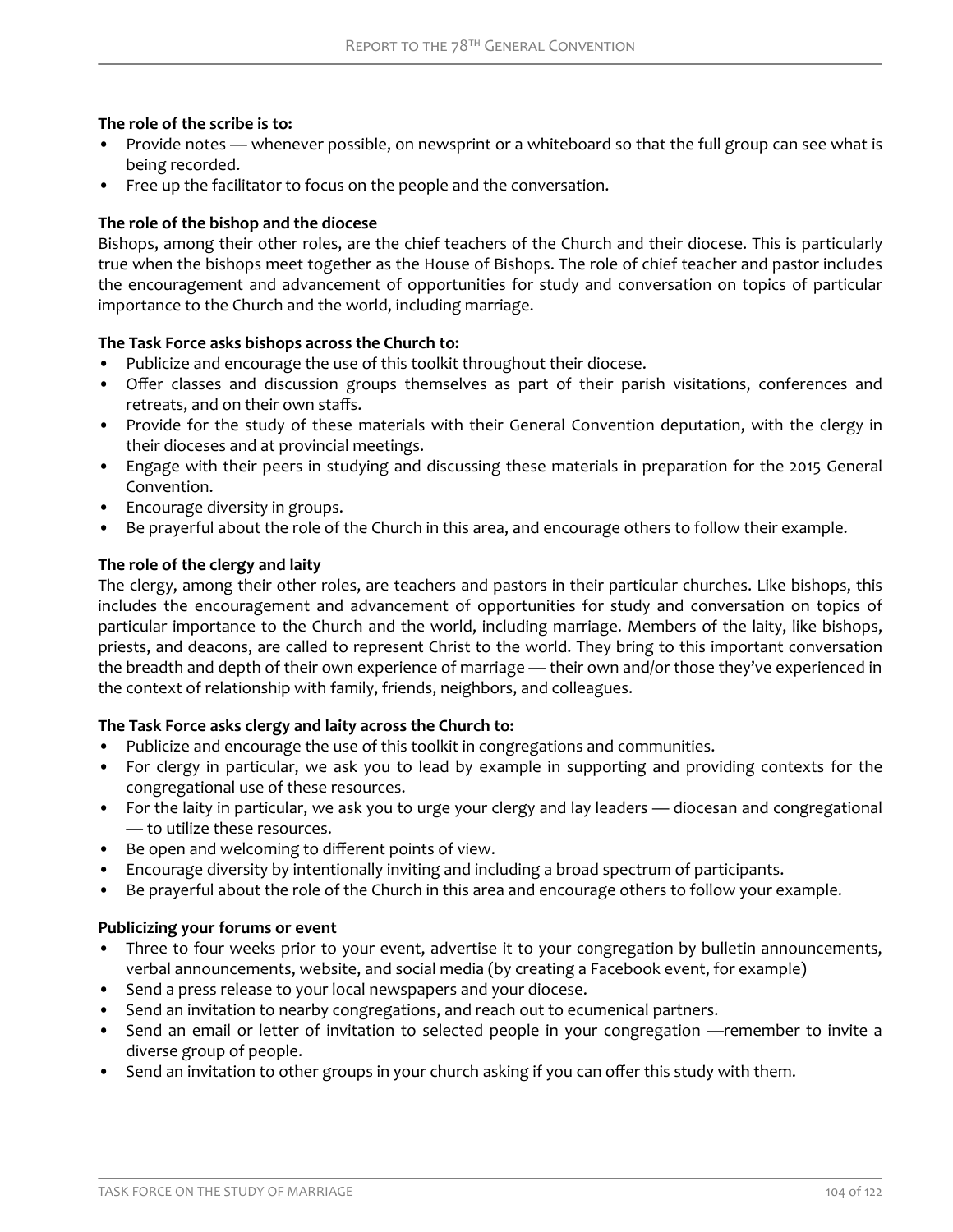### <span id="page-6-0"></span>**Send us your input**

Even though the initial work of the Task Force on the Study of Marriage has been completed in its report to the 2015 General Convention, the Task Force's members have requested that their work continue in the 2015-2018 triennium. In order to help them understand how the Church is receiving their work and to thereby give input to further study and reporting, it is essential for them to hear from those who have conversations on marriage based upon this toolkit.

After your session(s), write a one-page summary of your experience and of how you would advise the Task Force to continue its work. Then email it to the Chair, The Rev. Brian C. Taylor, at bctaylor@me.com. Thank you for your help!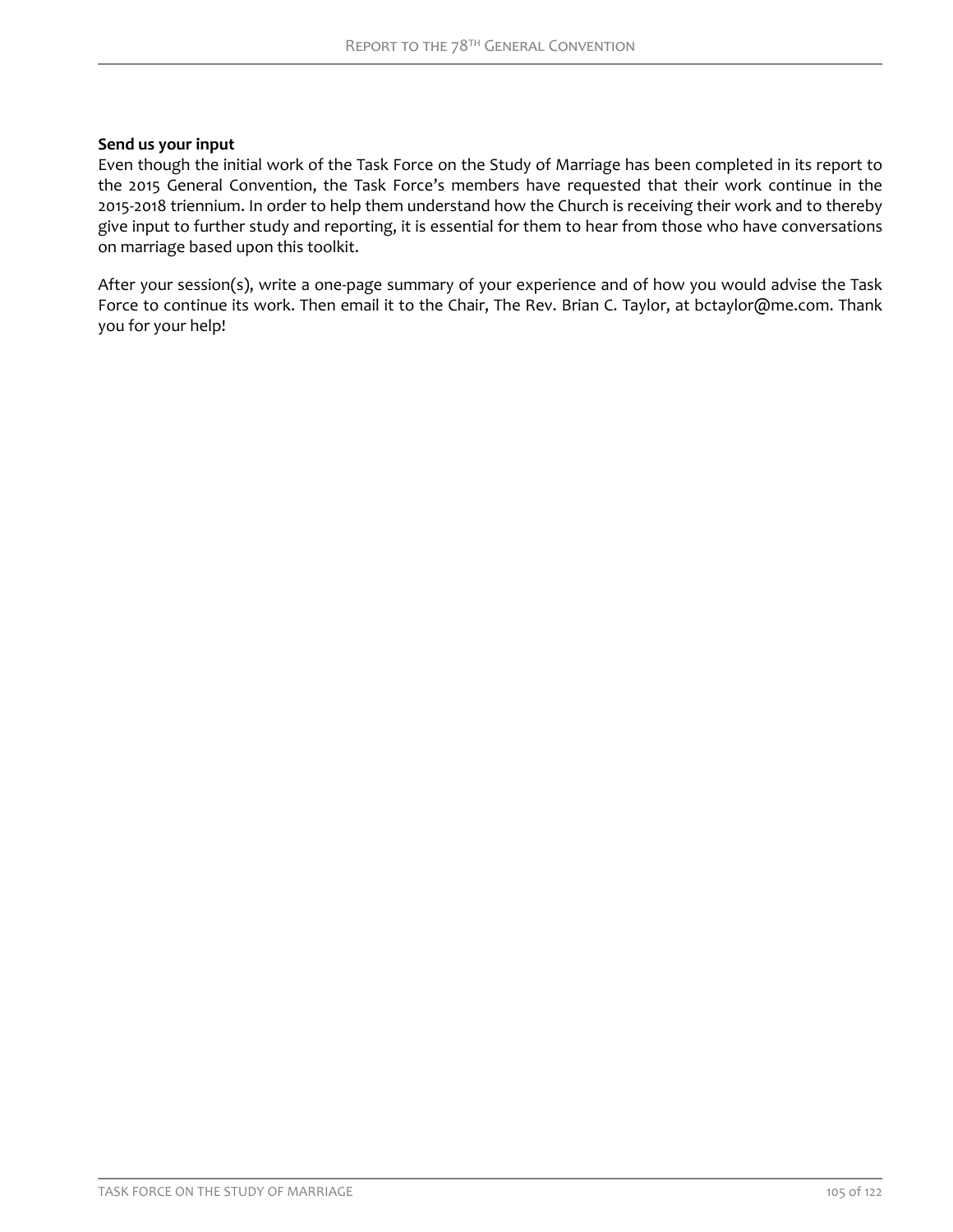# <span id="page-7-0"></span>**FORMAT 1: Carry-On Conversations**

### *Introduction*

This format offers an outline for a 90-minute discussion group designed to be used as an evening or Saturday program — perhaps including a light meal or other refreshment. Alternatively, it can be divided into three 35 minute sessions held at different times. In addition to the designs for the two different approaches, a onepage handout for each topic is provided, along with a facilitator's guide, suggestions for ways to invite participation, and a form for reporting on your event.

We have also provided a separate PowerPoint presentation that walks you through the various components and provides some visuals that may be useful to you as you make use of this resource.

Until the summer of 2015, the PowerPoint will be available at the General Convention website for the Task Force on the Study of Marriage: http://www.generalconvention.org/ccab

- Then, under "Find CCABs ...," click on "Choose a category";
- Choose "Task Force of General Convention";
- Click on "Task Force on the Study of Marriage";
- Click on "Documents"; and
- Click on the downloadable "Study of Marriage Task Force PowerPoint Presentation for Carry-on Conversation."

After the summer of 2015, this Power Point will be removed from the General Convention website and can be obtained by contacting the Chair of the Task Force, Brian C. Taylor, at the email address, bctaylor@me.com

### *Design Principles*

This "carry-on" is designed for:

- Conversations that feature participation, engagement, and collaboration;
- A process that is open, welcoming, upbeat, stimulating, and flexible enough for a variety of settings, group sizes, and demographics.

# *Invitation Strategy*

- Try to involve people who offer divergent points of view about marriage;
- Try to involve people who are single, newly married, married for a long time, in other partnered relationships, divorced, widowed, etc.;
- Try to involve people who are currently active in the Church, those who are less active, and those who have little or no affiliation with the Church; and
- Offer to do sessions for groups that are already meeting for another purpose.

### *Invitation Sample*

Dear (Friend, Colleague, Church Member, etc.):

We invite you to participate in a church-wide conversation about marriage: its history, biblical and theological dimensions, and changing trends. In 2012, General Convention created a task force that has developed resources for this purpose. Using these resources, we are holding a 90-minute session (or three 35-minute sessions) on (day and date) at (time) at (location). We would be pleased if you could join us in this important conversation. Please let us know if you are interested and are available to participate.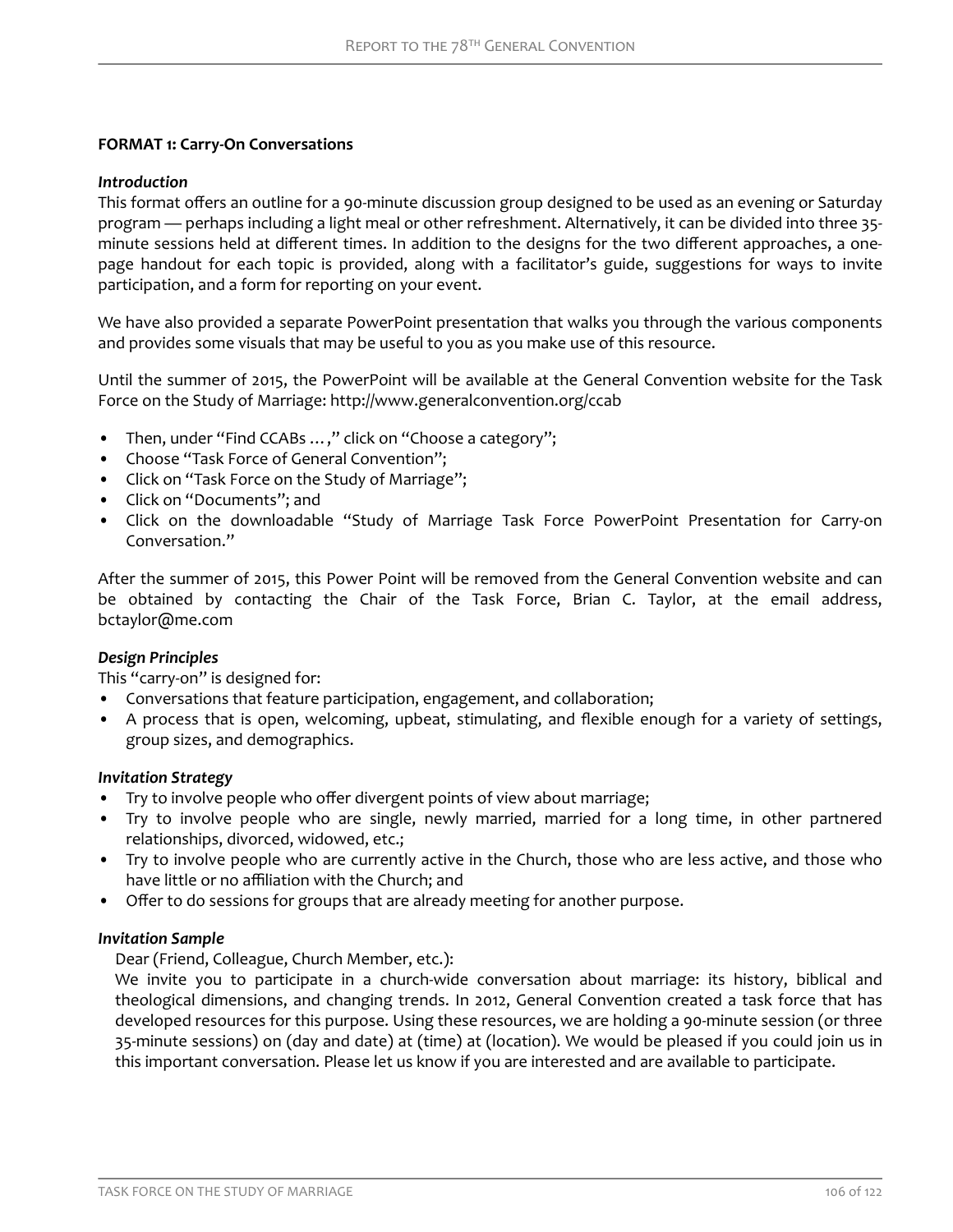- WHO: Everyone and anyone who is interested in marriage and the future shape of marriage;
- WHY: In 2012, The General Convention of The Episcopal Church created a task force to study marriage. Members of the Task Force are encouraging conversations about marriage throughout our Church. We invite you to participate in a conversation about the history of marriage, its biblical and theological dimensions, and changing norms and current trends.
- $\bullet$  WHEN:  $\bullet$  WHERE:

# *The Facilitator's Role*

- Create a comfortable, welcoming environment.
- Encourage participation by all present.
- Explain the purpose of the event and time constraints.
- Outline the structure for the event and distribute materials.
- Avoid any temptation to lecture, explain, argue, rebut, revise, or otherwise get in the way of allowing people to express themselves. We want to hear from them!
- Consider appointing someone to record key responses from participants.

# *Designs (two options)*

### *One 90-Minute Session*

- Welcome, Prayer, and Overview
- One-Minute Story of a Relationship in Which You Have Seen the Image of God
- History of Marriage
- Changing Norms and Trends
- Biblical and Theological Dimensions
- Thank You and Closing Prayer

### **Three 35-Minute Sessions**

- Welcome, Prayer, and Overview (each session)
- One-Minute Story of a Relationship in Which You Have Seen the Image of God (each session)
- Session One History of Marriage
- Session Two Changing Norms and Trends
- Session Three Biblical and Theological Dimensions
- Thank You and Closing Prayer (each session)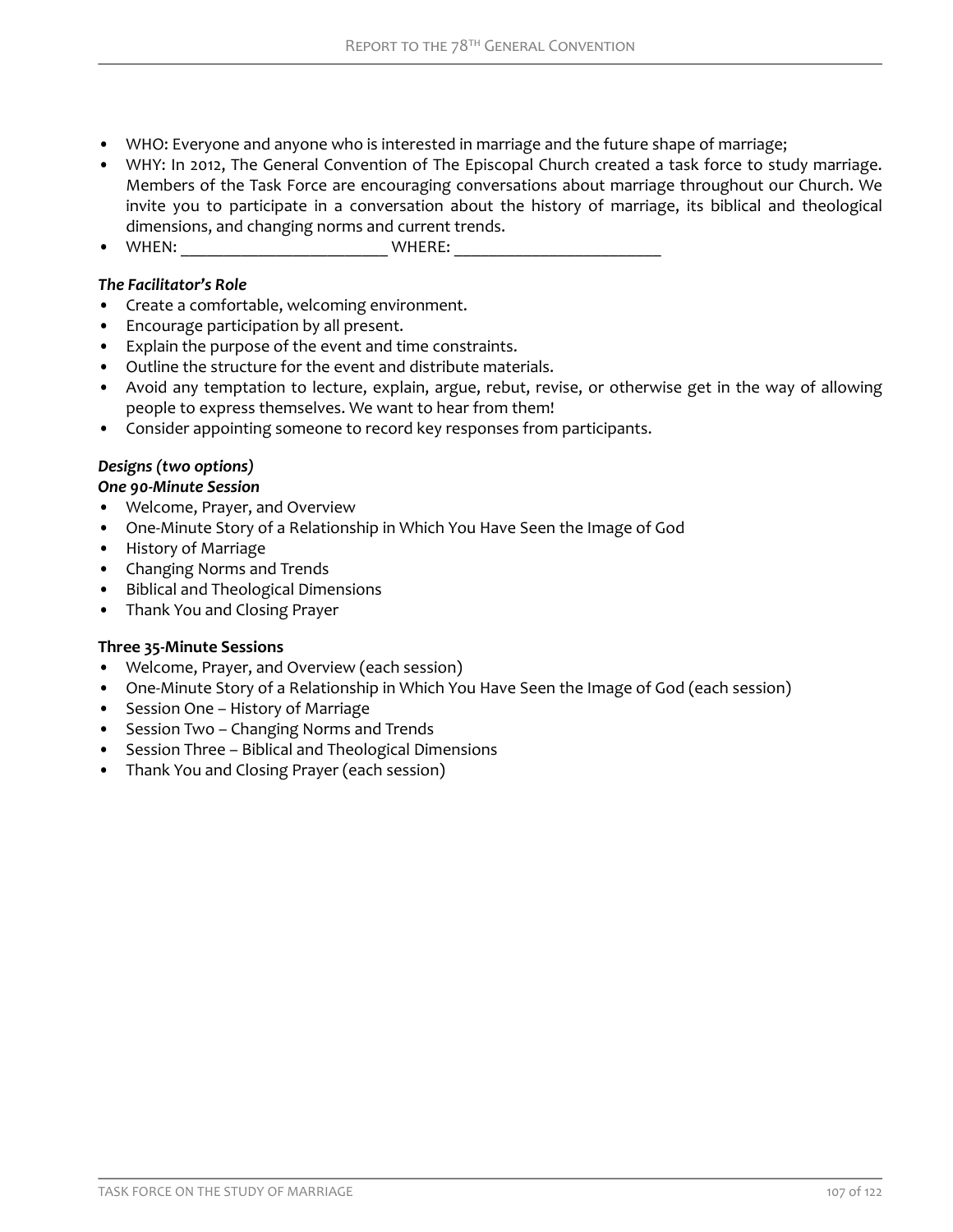# **Facilitator Guides**

# <span id="page-9-0"></span>**"Carry-On Conversation" Facilitator Guide for 90-Minute Session**

| <b>Module</b>                                                                                                | 90-Minute Design (Suggested times are flexible.)                                                                                                                                                                                                                                                                                                                                                                                                                                                                                                                                                                                                                                                                                                                                          |  |  |  |  |
|--------------------------------------------------------------------------------------------------------------|-------------------------------------------------------------------------------------------------------------------------------------------------------------------------------------------------------------------------------------------------------------------------------------------------------------------------------------------------------------------------------------------------------------------------------------------------------------------------------------------------------------------------------------------------------------------------------------------------------------------------------------------------------------------------------------------------------------------------------------------------------------------------------------------|--|--|--|--|
| WELCOME<br>&<br><b>OVERVIEW</b><br>5 minutes<br><b>STORIES</b><br>OF<br><b>RELATIONSHIPS</b><br>5-10 minutes | Gathering and introductions<br>$\bullet$<br>Prayer for Guidance - #57 or #58 BCP page 832<br>$\bullet$<br>Overview and context for this conversation<br>$\bullet$<br>Hand out packets with three one-page summary documents for use during the<br>$\bullet$<br>session<br>Guided by principles laid out in General Convention Resolution D039-2000, which<br>$\bullet$<br>names values that the Church upholds for its members in relationships: "fidelity,<br>monogamy, mutual affection and respect, careful, honest communication, and the<br>holy love which enables those in such relationships to see in each other the image of<br>God:"<br>- Tell a one-minute story about your relationship or one you know well in which you<br>have seen the image of God (in groups of three) |  |  |  |  |
|                                                                                                              | - Invite people to record and send one-minute video to taskforceonmar-<br>riage@gmail.com AND/OR post written response to:<br>www.facebook.com/<br>Ao5otaskforce                                                                                                                                                                                                                                                                                                                                                                                                                                                                                                                                                                                                                          |  |  |  |  |
| <b>HISTORY</b><br>OF<br>MARRIAGE<br>20-25 minutes                                                            | Use one-page summary of the key aspects regarding the history of marriage (pg 17).<br>$\bullet$<br>Conversation and sharing of responses to these questions: (large group)<br>$\bullet$<br>QUESTIONS:<br>- What did you find surprising/affirming/unsettling about this historical synopsis?<br>- How does this history help inform our contemporary understanding of marriage?<br>(Record key responses.)                                                                                                                                                                                                                                                                                                                                                                                |  |  |  |  |
| CHANGING<br><b>NORMS</b><br>&<br><b>TRENDS</b><br>20-25 minutes                                              | Use one-page summary of key trends and changes in norms vis-à-vis marriage (pg 18).<br>$\bullet$<br>Conversation and sharing of responses (in small groups or 5-6)<br>$\bullet$<br>QUESTION: How might these trends, and others of which you are aware, influence how<br>the Church understands marriage?                                                                                                                                                                                                                                                                                                                                                                                                                                                                                 |  |  |  |  |
| BIBLICAL<br>&<br>THEOLOGICAL<br><b>DIMENSIONS</b><br>20-25 minutes                                           | Use one-page summary of key biblical and theological themes or issues regarding<br>$\bullet$<br>how the Church understands marriage (pg 19).<br>QUESTION: Which of these themes is most central to your understanding of Christian<br>marriage? (small groups of 5-6)                                                                                                                                                                                                                                                                                                                                                                                                                                                                                                                     |  |  |  |  |
| <b>THANKS</b><br>&<br>PRAYER<br>5 minutes                                                                    | Thank You<br>Closing prayer: Lord's Prayer or one chosen by facilitator                                                                                                                                                                                                                                                                                                                                                                                                                                                                                                                                                                                                                                                                                                                   |  |  |  |  |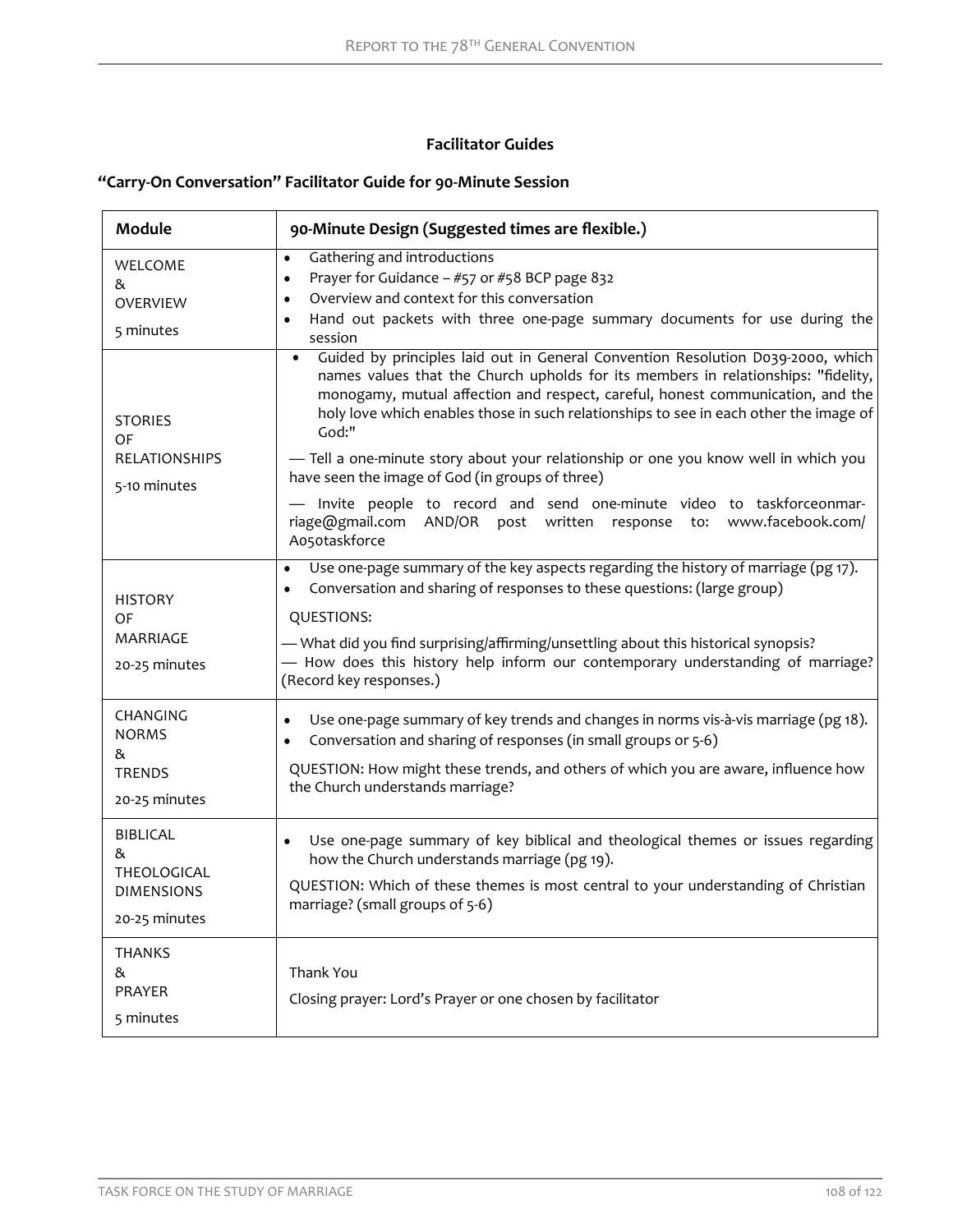# **"Carry-on Conversation" Facilitator Guide for Three 35-Minute Sessions**

| Module                                                                                                             | Three 35-Minute Sessions Design (Adjust times to fit your needs.)                                                                                                                                                                                                                                                                                                                                                                                                                                                                                                                                                                                                                                                                         |  |  |  |  |
|--------------------------------------------------------------------------------------------------------------------|-------------------------------------------------------------------------------------------------------------------------------------------------------------------------------------------------------------------------------------------------------------------------------------------------------------------------------------------------------------------------------------------------------------------------------------------------------------------------------------------------------------------------------------------------------------------------------------------------------------------------------------------------------------------------------------------------------------------------------------------|--|--|--|--|
| WELCOME<br>&<br><b>OVERVIEW</b><br>5 minutes                                                                       | Each time you gather, begin with:<br>Gathering and introductions<br>$\bullet$<br>Prayer for Guidance - #57 or #58 BCP page 832<br>Overview and context for this conversation                                                                                                                                                                                                                                                                                                                                                                                                                                                                                                                                                              |  |  |  |  |
| <b>STORIES</b><br>OF<br><b>RELATIONSHIPS</b><br>5-10 minutes                                                       | Each time you gather, begin with this exercise:<br>Guided by principles laid out in General Convention Resolution D039-2000, which<br>$\bullet$<br>names values that the Church upholds for its members in relationships: "fidelity,<br>monogamy, mutual affection and respect, careful, honest communication, and the<br>holy love which enables those in such relationships to see in each other the image of<br>God:"<br>- Tell a one-minute story about your relationship or one you know well in which you<br>have seen the image of God (in groups of three)<br>- Invite people to record and send one-minute video to taskforceonmar-<br>www.facebook.com/<br>riage@gmail.com AND/OR post written response<br>to:<br>Ao5otaskforce |  |  |  |  |
| <b>Session One</b><br><b>HISTORY</b><br>OF<br><b>MARRIAGE</b><br>20-25 minutes                                     | Use one-page summary of the key aspects regarding the history of marriage (pg 17).<br>Conversation and sharing of responses to these questions: (large group)<br>QUESTIONS:<br>- What did you find surprising/affirming/unsettling about this historical synopsis?<br>- How does this history help inform our contemporary understanding of marriage?<br>(Record key responses.)                                                                                                                                                                                                                                                                                                                                                          |  |  |  |  |
| <b>Session Two</b><br>CHANGING<br><b>NORMS</b><br>&<br><b>TRENDS</b><br>20-25 minutes                              | Use one-page summary of key trends and changes in norms vis-à-vis marriage (pg 18).<br>$\bullet$<br>Conversation and sharing of responses (in small groups or 5-6)<br>$\bullet$<br>QUESTION: How might these trends, and others of which you are aware, influence how<br>the Church understands marriage?                                                                                                                                                                                                                                                                                                                                                                                                                                 |  |  |  |  |
| <b>Session Three</b><br><b>BIBLICAL</b><br>&<br>THEOLOGICAL<br><b>DIMENSIONS</b><br>20-25 minutes<br><b>THANKS</b> | Use one-page summary of key biblical and theological themes or issues regarding<br>how the Church understands marriage (pg 19).<br>QUESTION: Which of these themes is most central to your understanding of Christian<br>marriage? (small groups of 5-6)<br>Do this for each session:                                                                                                                                                                                                                                                                                                                                                                                                                                                     |  |  |  |  |
| &<br>PRAYER<br>5 minutes                                                                                           | Thank You<br>Closing prayer: Lord's Prayer or one chosen by facilitator                                                                                                                                                                                                                                                                                                                                                                                                                                                                                                                                                                                                                                                                   |  |  |  |  |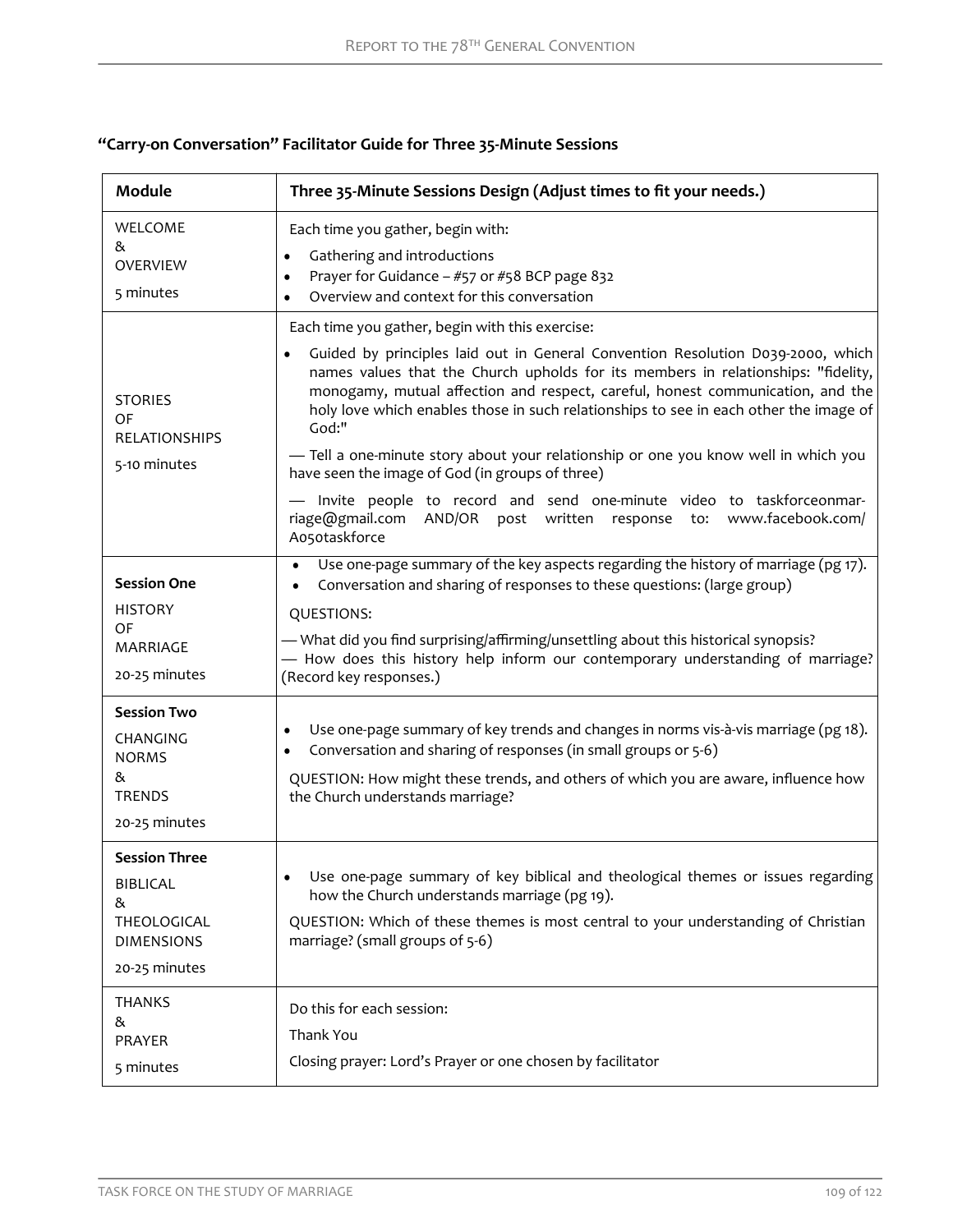### <span id="page-11-0"></span>**Handout 1: Our Experience of Grace in Relationship**

Guided by principles laid out in General Convention Resolution D039-2000, which names values that the Church upholds for its members in relationships: "fidelity, monogamy, mutual affection and respect, careful, honest communication, and the holy love which enables those in such relationships to see in each other the image of God..."

Break participants into groups of two or three for the purpose of telling a one minute story about their relationship — or one they know well — in which they have seen the image of God. There is no need for the triads to report back to the larger group.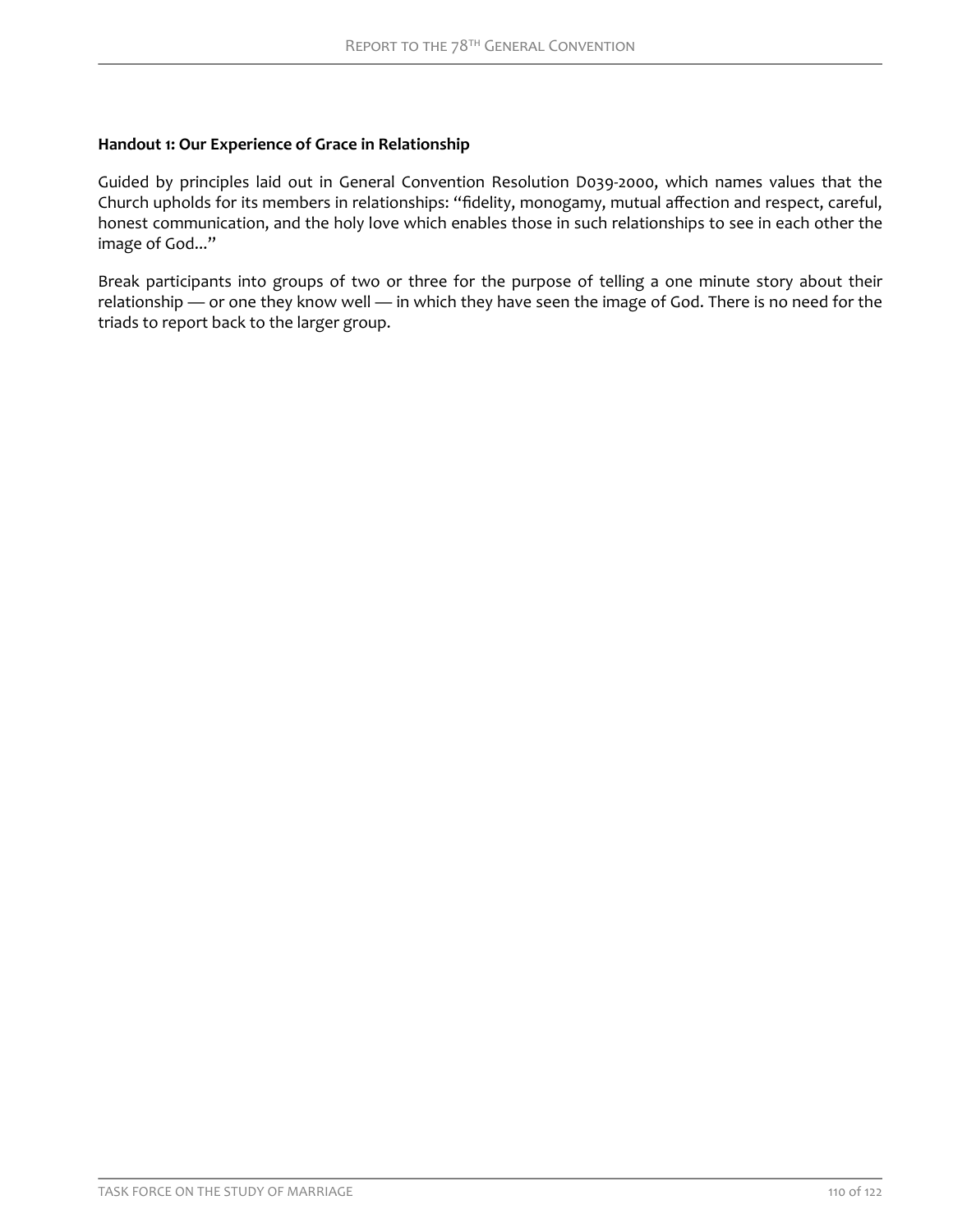### <span id="page-12-0"></span>**Handout 2: Historical Considerations and Questions**

The following considerations and questions are designed to offer an opportunity to explore together the history of marriage and reflect together on the questions it raises. Depending on the size of the group, conversations can happen in groups of two or three, in larger break-out groups, or with the whole assembly.

a. Among the several patterns we see repeated in history in regard to marriage, one essential element of marriage that almost always occurred was a process of betrothal.

*Question: What happens during a betrothal process to the couple and to the rest of the kinship and community network? Does contemporary Episcopal practice give due respect to the ancient practice of betrothal? Does this practice still have relevance in our contemporary understanding of marriage?*

b. Different historical periods interpreted the marriage ritual in different ways. Eastern and Teutonic cultures believing that the marriage rite dramatically changed and blessed both the husband and the wife, while Romans believing that the wedding day was in fact the bride's day.

*Question: How do we still see this ancient question being played out in contemporary marriage practices? How does the concept of same-sex marriage further inform this ancient divergence of viewpoints?*

c. For much of history, the expectation and necessity of formal, legal marriage was one left to those with power, status, and property. In our own day, we do not believe that economic or social status should have any impact on people's right to marry.

*Question: How does this change in the Christian understanding of who can marry change our contemporary understanding of the nature and purposes of marriage?*

d. Throughout history, access to legal marriage has been closely related to the right to give consent – a right directly related to one's ability to act and choose autonomously. Only those with the right to act autonomously could exercise the right to choose marriage. Often this has meant that those who were oppressed and subordinated in a patriarchal and colonial context could not decide their own lives. Access to marriage became a means of controlling the powerless in a society.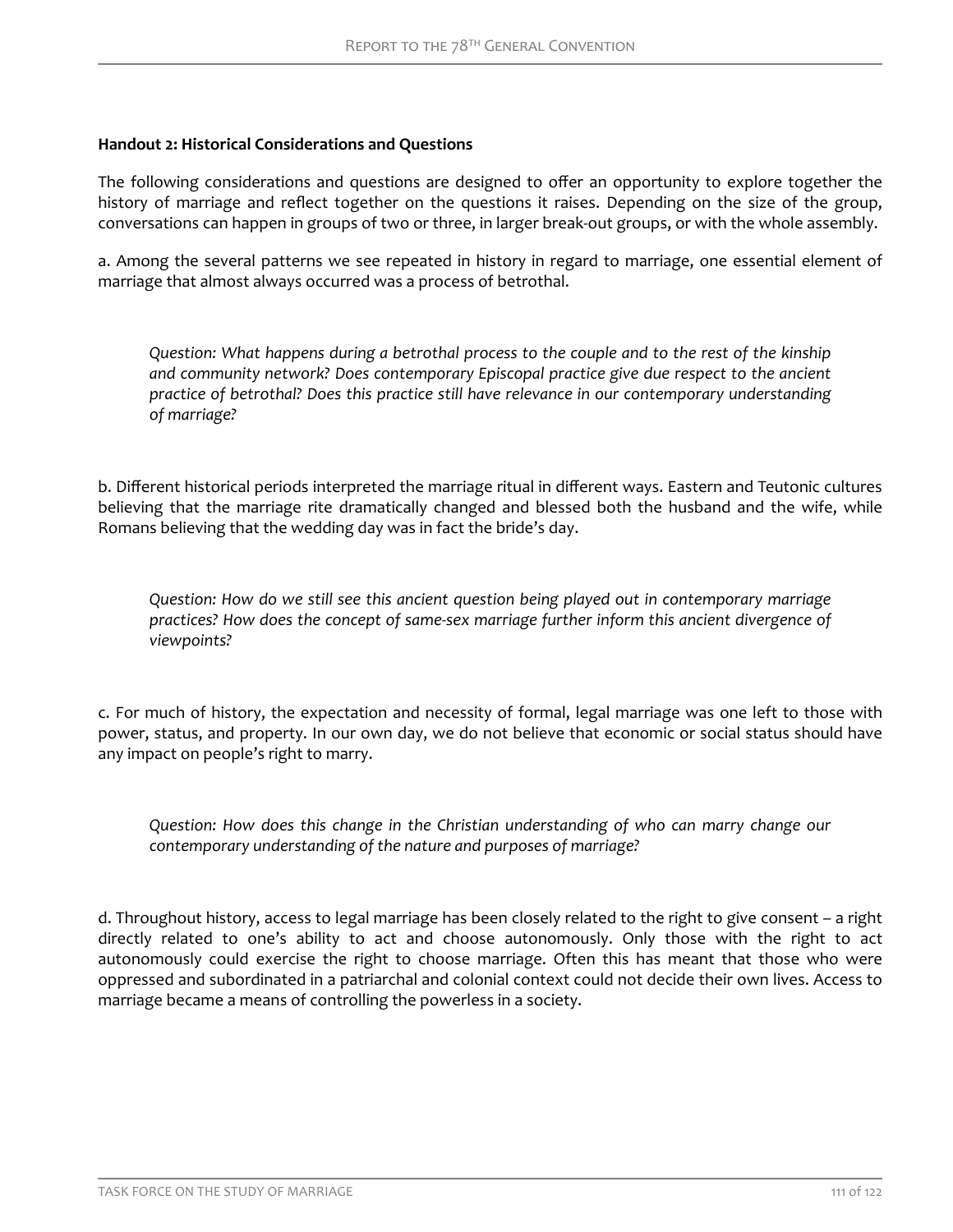*Question: Are there situations in contemporary society in which access to marriage is still being controlled by the powerful and privileged to the detriment of those with less power?*

e. In much of the history of marriage, the decision to cohabitate without the legal sanction of civil and religious authorities was a means of expressing suspicion and distrust for the institutions of the church and the state, choosing less formalized models of authority and validity.

*Question: Is this still one of the reasons that so many couples in The Episcopal Church choose to cohabit rather than to marry today, or are there new reasons and rationales for cohabitation?*

f. Since at least the time of Augustine, at various periods in history marriage has been understood as a sacramental rite. While The Episcopal Church acknowledges only two primary sacraments instituted by Christ (Baptism and Eucharist), The Episcopal Church also gives special honor to marriage as one of the historically recognized sacramental rites of the Church.

*Question: Who is the primary actor in a sacramental rite, the Christian(s) or God?*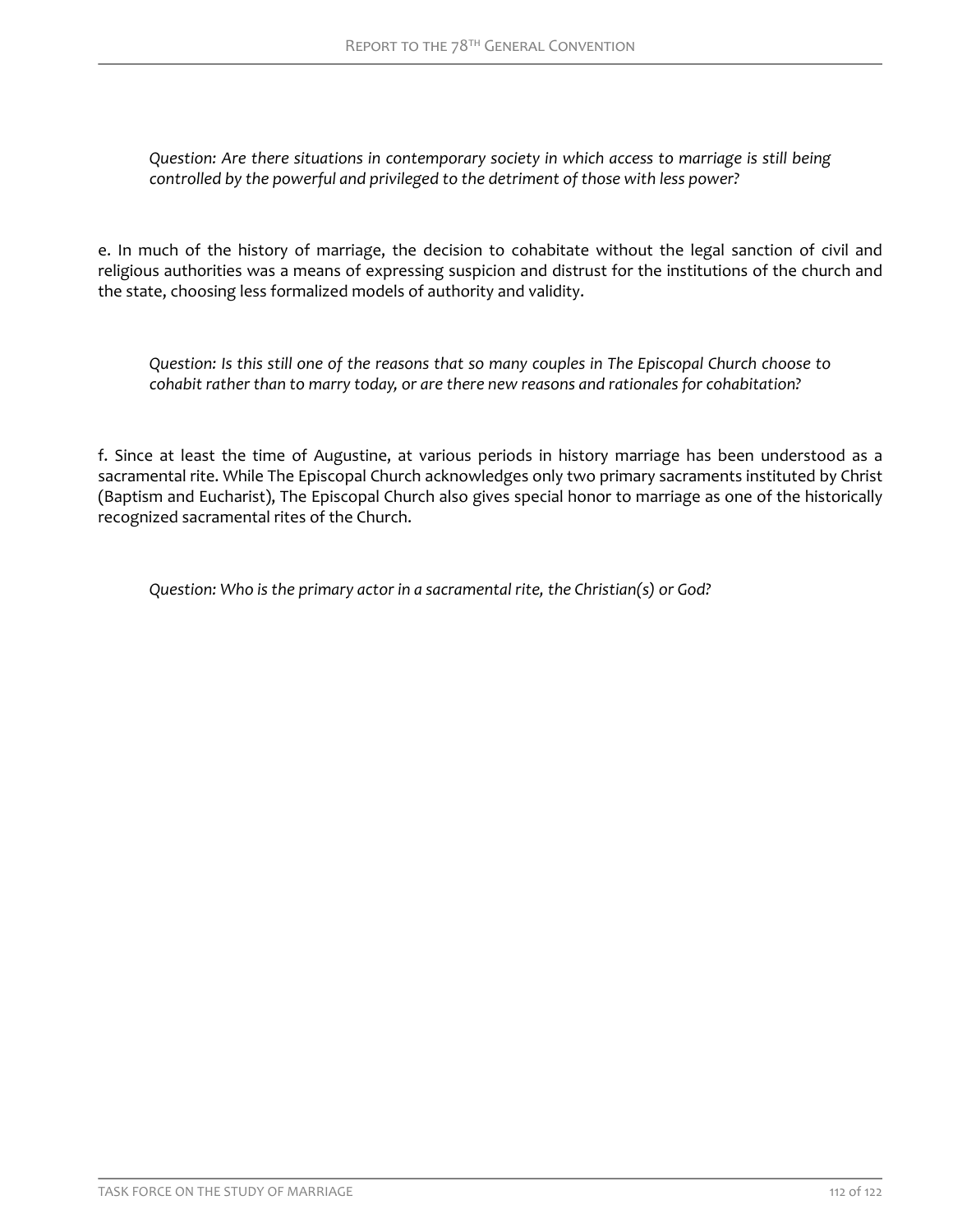# <span id="page-14-0"></span>**Handout 3: Changing Norms in Contemporary Context**

The cultural landscape continues to shift around many aspects of the institution of marriage — a shift evidenced by the statistics represented in the following data points illustrating examples of changing norms. Share these data points with participants and then discuss using the questions below.

- 1. Marriage as a precursor to childbirth is seen as a relic of the past by many young adults. From "Knot Yet: The National Marriage Project," University of Virginia, 2011
- 2. In previous generations, marriage was seen as a cornerstone of launching into adulthood. Today, young adults are delaying marriage due to financial insecurity, fear of divorce, and a desire for career stability. *Ibid*.
- 3. Ninety percent of young adults feel they must be completely financially independent before they marry. *Ibid*.
- 4. The cohabitation rate of unmarried senior citizens is rising: up 50 percent since 2000. *Ibid*.
- 5. Sixty-five percent of all couples who eventually marry lived together before marriage. from Pew Research Study: "The Decline of Marriage and Rise of New Families," 2010.
- 6. The vast majority of adults in their twenties (80 percent) see marriage as an "important part of their life plan." "Knot Yet," University of Virginia.
- 7. The "ideal" for marriage has shifted from providing economic security to finding a "soul mate" often with idealistic and unmet expectations. *Ibid*.
- 8. Marriage remains the norm for adults with a college education and good incomes; markedly less prevalent for those with less education or economic stability. *Ibid*.
- 9. In the past 7 years, 35-40 percent of all marriages began with on-line dating. "Emerging Adulthood: The Winding Road from Late Teens through the Twenties," Jeffrey Arnett; Oxford.
- 10. As of June 2014, 31 states prohibit same-sex marriage, 20 states and the District of Columbia allow samesex marriage, and 47 percent of Episcopalians in 40 dioceses live in states or jurisdictions where samesex marriage is legal. Office for Congregational Research, DFMS.
- 11. Two-thirds of all adults see living together as a necessary step to marriage. Cohabitation has become a routine substitute for marriage. Pew Research Study.
- 12. In 1960, two-thirds of all adults in their twenties were married. By 2008, that number was only 26 percent. *Ibid*.
- 13. Divorce rates leveled off in the US in 1980 to 45 percent of all marriages and has held steady for the past 35 years. For senior adults, the divorce rate has jumped 35 percent. "The All Or Nothing Marriage," Eli J. Finkel, a Professor of Psychology at Northwestern University, published in the *New York Times*, 2014.

Discussion Questions:

- The changing norms around marriage may challenge the way some of us have experienced dating and marriage. How does your experience differ or align with these current trends?
- Are there trends that strike you as impacting the institution of marriage positively? Others negatively?
- Discuss the impact of larger societal issues reflected in these statistics (i.e. feminism; civil rights; marriage equality and economic justice movements).
- Given the influence of social media on the changing landscape of human interaction, how do you understand its impact on courtship and marriage?
- What opportunities or challenges do you believe these trends will represent for the Church in our care and concern for all human relationships?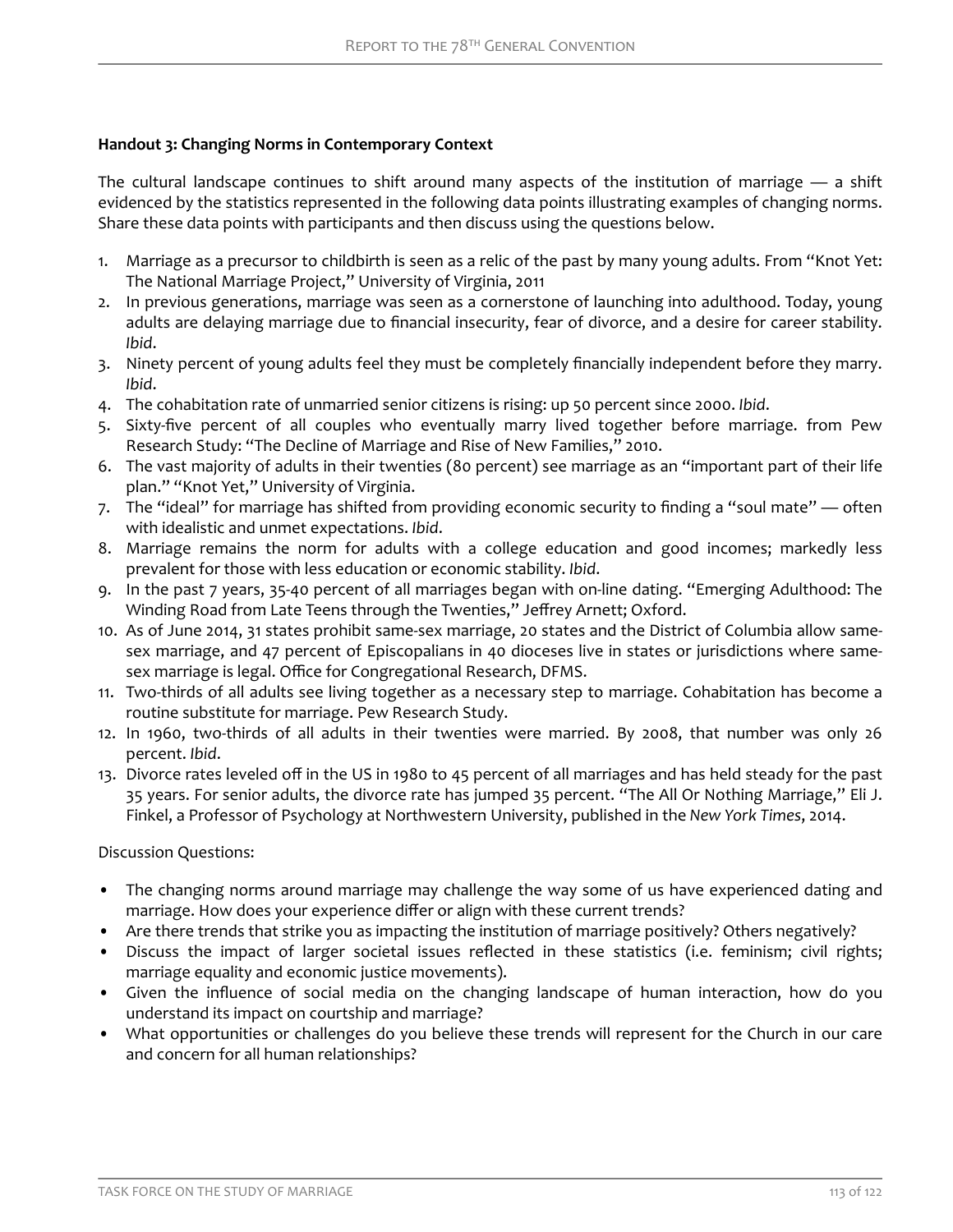# **Handout 4: Biblical and Theological Considerations and Questions**

Each set of passages below — from the Celebration and Blessing of a Marriage and from Scripture passages assigned for use in that celebration — highlights a key theme or themes inherent in the Church's understanding of marriage. In small groups, take five minutes for each set, read through and savor the texts, and then reflect on the questions after each set of passages.

*"...intended by God for their mutual joy …to love and to cherish, until we are parted by death." (BCP 423, 427) "... for love is strong as death …" (Song of Solomon 8:6) "As the Father has loved me, so I have loved you; abide in my love." (John 15:9) "[Love] bears all things, believes all things, hopes all things, endures all things. Love never ends." (1 Corinthians 13:7-8)*

How have you experienced the love of God in your life? In your relationships? What does it mean to "abide in love?" What helps you to do so?

*"Established by God in creation ..." (BCP 423) "... not good that the man should be alone." (Genesis 2:18)*

What does it mean to be "alone"? What do these passages say to a newlywed couple? To a widow or widower? To a single person who feels called to a single life?

*"intended by God ... for the help and comfort given one another in prosperity and adversity … faithful ... as long as you both shall live …to have and to hold from this day forward, for better for worse, for richer for poorer, in sickness and in health" (BCP 423, 424, 427) "live in love, as Christ loved us and gave himself up for us … Be subject to one another out of reverence for Christ." (Ephesians 5:2,21)*

How have you experienced love in difficult times as well as happy times? How is mutual love played out in your life and in the lives of those you know?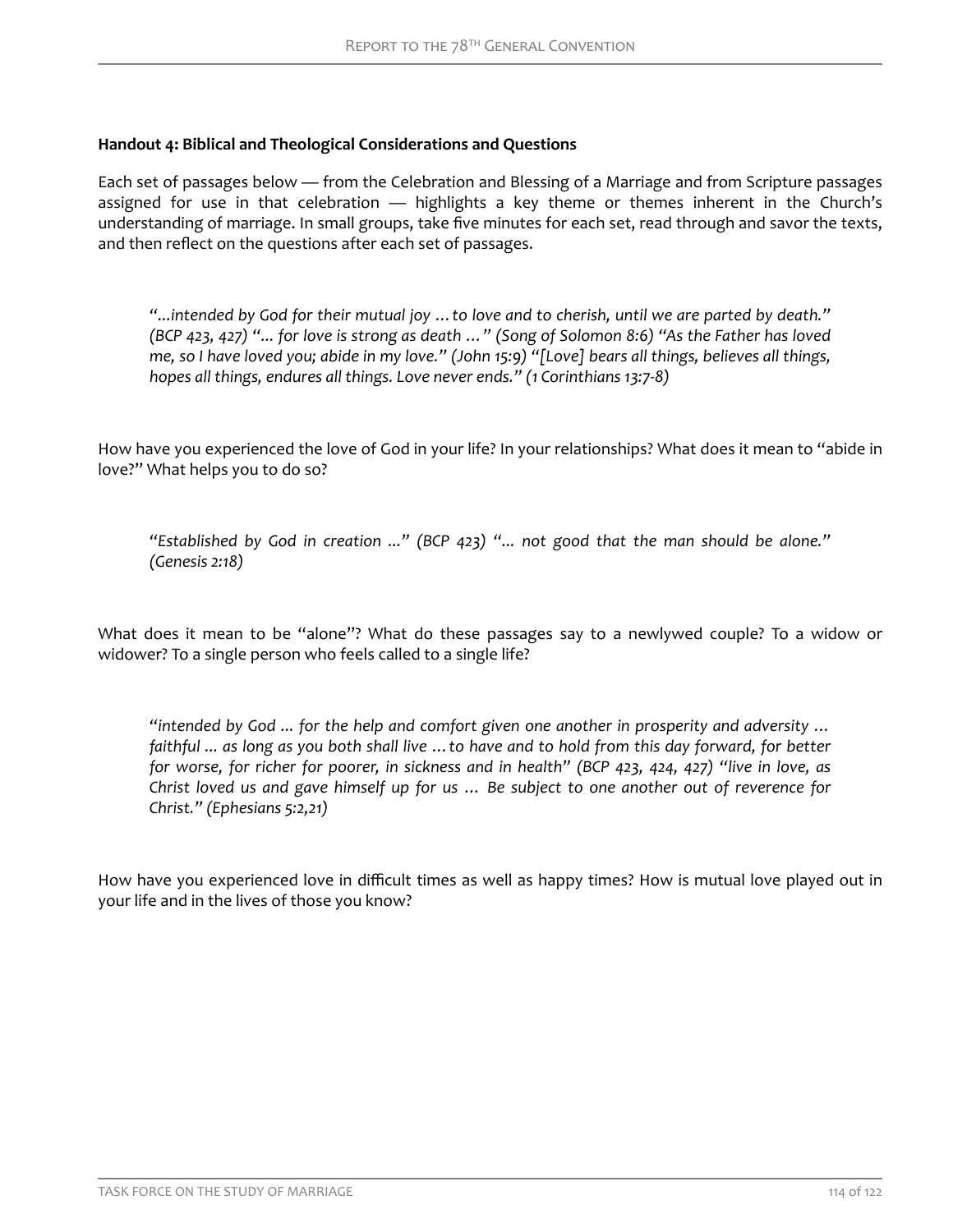## <span id="page-16-0"></span>**FORMAT 2: Forums**

This format provides resources for four 45-minute forums designed for use in a typical Sunday morning Christian Formation format or with existing groups (such as ongoing small groups or EfM groups.) Any or all of these sessions can be used as part of a series of classes or meetings or as one-time, stand-alone classes. Each handout is one or two pages long for easy distribution.

You may want to begin each session with the "Stories of Relationships" exercise described in Carry-On Conversations. This is not only a good ice-breaker, but also a way to help focus the conversation.

The first two resources follow the Describe/Listen/Reflect format and provide an opportunity to engage with the questions of what makes a marriage Christian, and the relationship between culture and marriage. The third resource is a Bible study on the passage from Ephesians that is the source for one of the dominant images in Christian marriage as a metaphor for the relationship between Christ and the Church. The final resource in this section offers an opportunity to examine the text of the opening to the marriage liturgy in the Anglican tradition.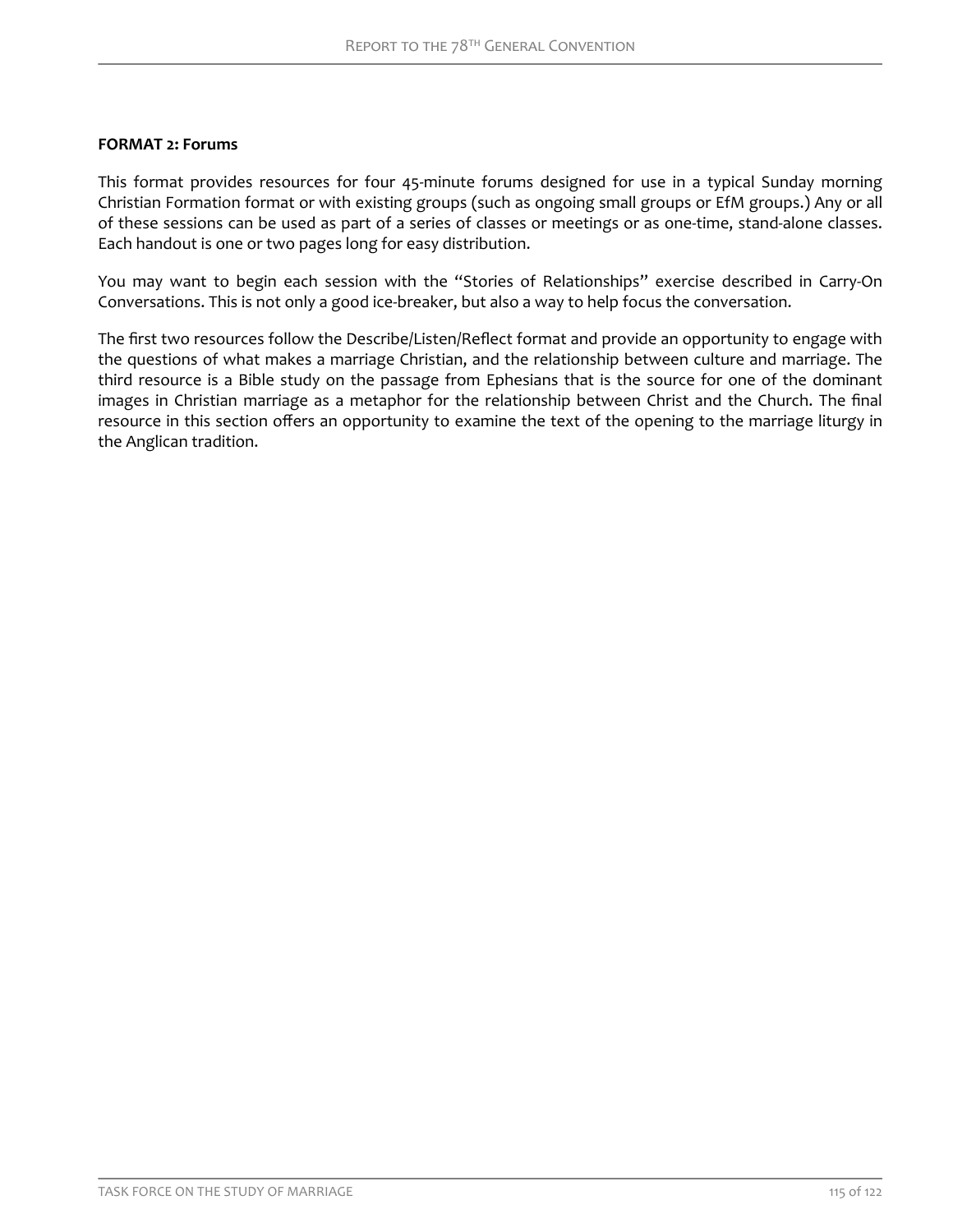### **FORUM 1: What Makes a Marriage Christian?**

### <span id="page-17-0"></span>**Describe**

Many people get married in the courts with no religious ceremony. Vows of commitment are an integral part of civil and religious marriages. For those seeking God's blessing through ritual marriage in the Church, marriage rites also articulate values and obligations rooted in scripture and tradition. For example, The Blessing of a Civil Marriage (BCP 433) includes this charge to the couple:

*N. and N., you have come here today to seek the blessing of God and the Church upon your* marriage. I require, therefore, that you promise, with the help of God, to fulfill the obligations *which Christian marriage demand.*

The Celebration and Blessing of a Marriage (BCP, 423), declares that the covenant of marriage represents "the spiritual unity between Christ and his Church." It asks God to so bless "these your servants, that they may so love, honor, and cherish each other in faithfulness and patience, in wisdom and true godliness, that their home may be a haven of blessing and peace."

### **Listen**

Using the questions below, discover what others in your group understand and experience with regard to the obligations of marriage.

- Why seek the blessing of God? Why seek the blessing of the Church? Is one OK without the other? What power (importance) is in such blessings? How does the blessing impact a marriage?
- How have you seen married couples fulfill these obligations?
- How have you witnessed this in other relationships?

### **Reflect**

As you end this time together, consider what you will take away from listening to others' understandings of marriage.

- What have you heard today that especially made you think?
- What is one thing you'll do differently in the next week as a result of this reflection?
- In what aspect of this conversation will you seek God's guidance through prayer?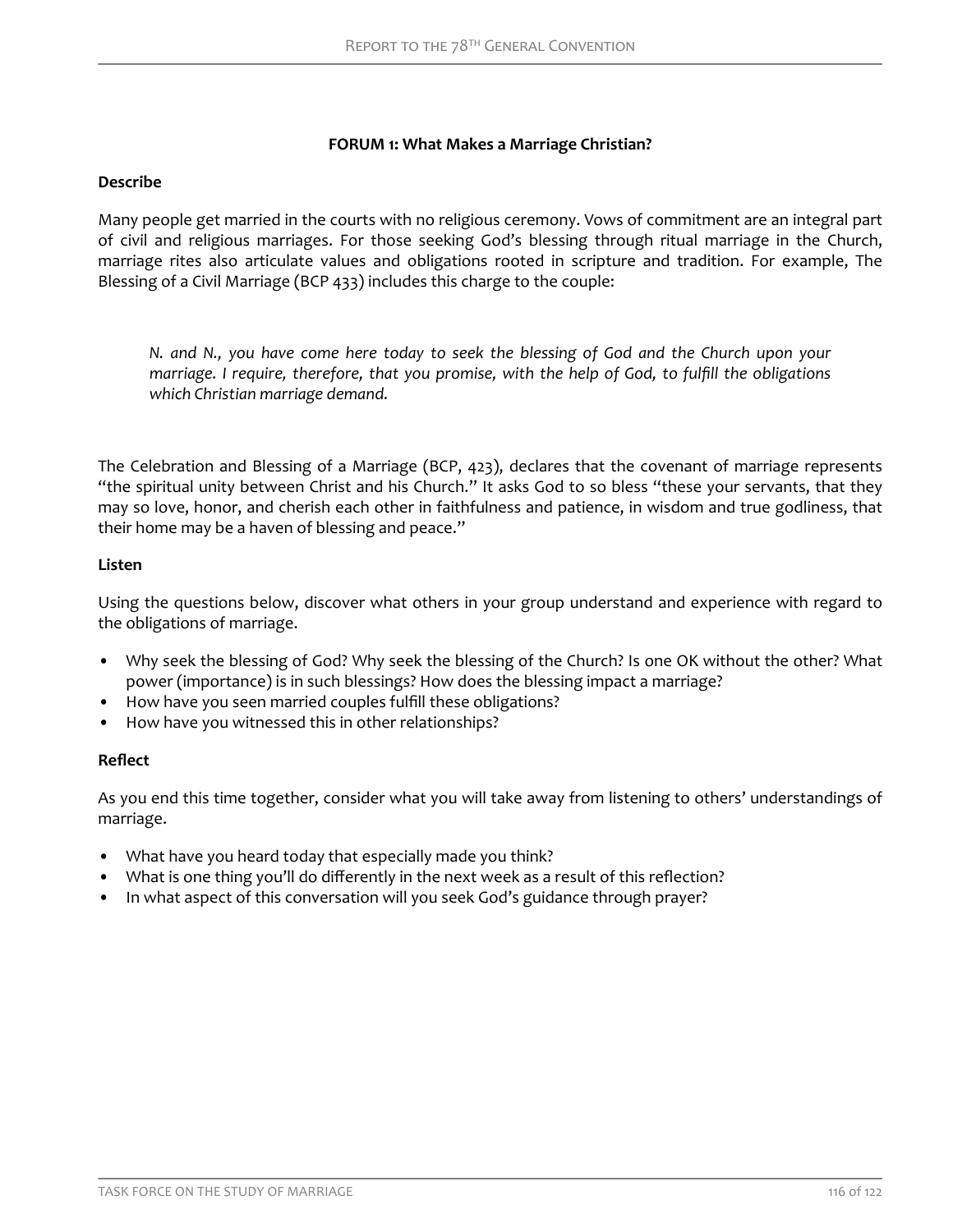# **FORUM 2: Marriage and Culture**

# <span id="page-18-0"></span>**Describe**

The institution of marriage has been shifting throughout history and continues to shift in our culture. Since the 1980s, 45 percent of marriages end in divorce; children of divorced parents often delay marriage or may be reluctant to get married; people frequently cohabit prior to or instead of marrying; and marriage equality is becoming increasingly common.

Individuals respond to these shifts in a variety of ways. Within our Church, some seek to reclaim and reassert what they understand to be a traditional view of marriage. Others in our Church seek to address these issues by revising its practices, including its liturgies.

# **Listen**

Using the questions below, discover what others in your community understand and experience with regard to these cultural shifts.

- What did previous generations of your family (e.g., grandparents, parents) teach you about marriage? How did they define marriage? What examples of marriage did they set?
- What shifts in marriage are you seeing in your community?
- What do you see as the benefits to marriage, if any? To marriage blessed by the Church?

### **Reflect**

As you end this time together, consider what you will take away from listening to others' understandings of marriage.

- What have you heard today that especially made you think?
- What is one thing you'll do differently in the next week as a result of this reflection?
- In what aspect of this conversation will you seek God's guidance through prayer?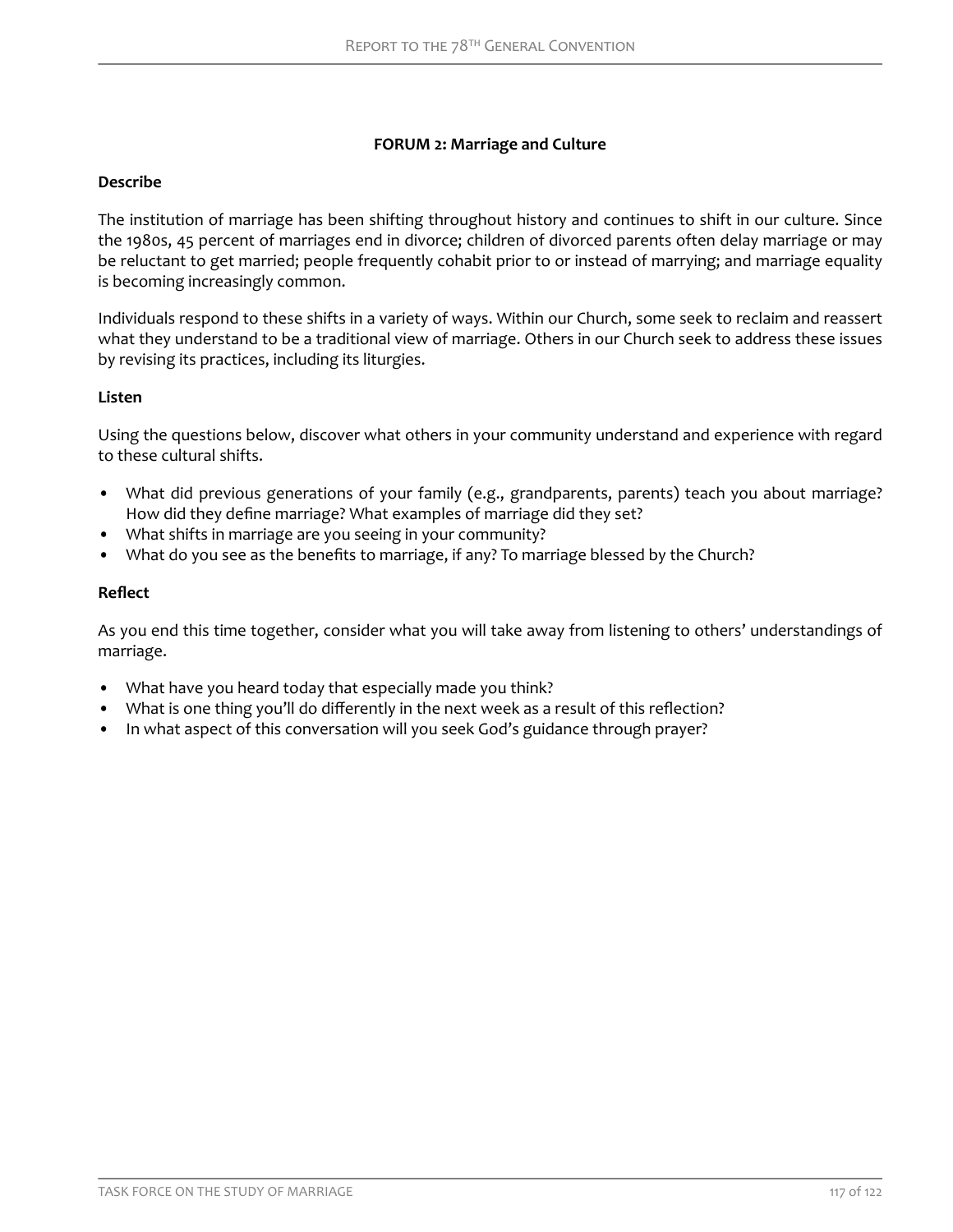## **FORUM 3: Marriage and the Bible: A Bible Study**

The following passage (Ephesians 5:1-2, 21-33, NRSV) is commended for use as a reading in the BCP "Celebration and Blessing of a Marriage."

*Therefore be imitators of God, as beloved children,20 and live in love, as Christ loved us and gave himself up for us, a fragrant offering and sacrifice to God.<sup>21</sup> Be subject to one another out of reverence for Christ.22 Wives, be subject to your husbands as you are to the Lord.23 For the husband is the head of the wife just as Christ is the head of the church, the body of which he is the Savior.24 Just as the church is subject to Christ, so also wives ought to be, in everything, to their husbands.25 Husbands, love your wives, just as Christ loved the church and gave himself up for her, <sup>26</sup> in order to make her holy by cleansing her with the washing of water by the word,27 so as to present the church to himself in splendor, without a spot or wrinkle or anything of the kind yes, so that she may be holy and without blemish.28 In the same way, husbands should love their wives as they do their own bodies. He who loves his wife loves himself.29 For no one ever hates his own body, but he nourishes and tenderly cares for it, just as Christ does for the church,30 because we are members of his body.31 "For this reason a man will leave his father and mother and be joined to his wife, and the two will become one flesh."<sup>32</sup> This is a great mystery, and I am applying it to Christ and the church.33 Each of you, however, should love his wife as himself, and a wife should respect her husband.*

# **Reflection questions**

- In the 1928 revision of the marriage rite, The Episcopal Church removed the wife's vow to "obey" her husband. How do you feel about this in relation to the biblical text? Is this a text you would want read or did have read at your own marriage? Why or why not?
- Verse 24 calls on wives to be "subject … to their husbands" "just as the Church is subject to Christ." How is the Church "subject" to Christ? As one's body is to one's head (vs 23)? What does that mean?
- How is mutual obedience (vs. 21, "Be subject to one another") expressed in this passage? How do you understand it in your own relationship or marriage?
- The author sets up an analogy between Christ or Church and the organic Head or Body. In keeping with 1 Corinthians 12 (especially v 21: "The eye cannot say to the hand, 'I have no need of you,' nor again the head to the feet, 'I have no need of you.' ") What does this concept of organic unity say to you about marriage? Is the head of the body separate from the body?
- Verses 28-29 describe the wife as identical to the husband's own body, on the analogy of Christ and his Body, the Church. What, if anything, does this say to you about gender in relation to the body?
- To what extent do you see verse 33 as an echo of Leviticus 19:18 ("... love your neighbor as yourself...") included by Jesus in his Summary of the Law?
- Under Roman custom and law, the father of a family had almost unlimited authority over that family (*patria potestas*). In what way does a call for mutual submission and a husband's responsibility to love his wife in a sacrificial and tender way represent a movement away from that patriarchal model?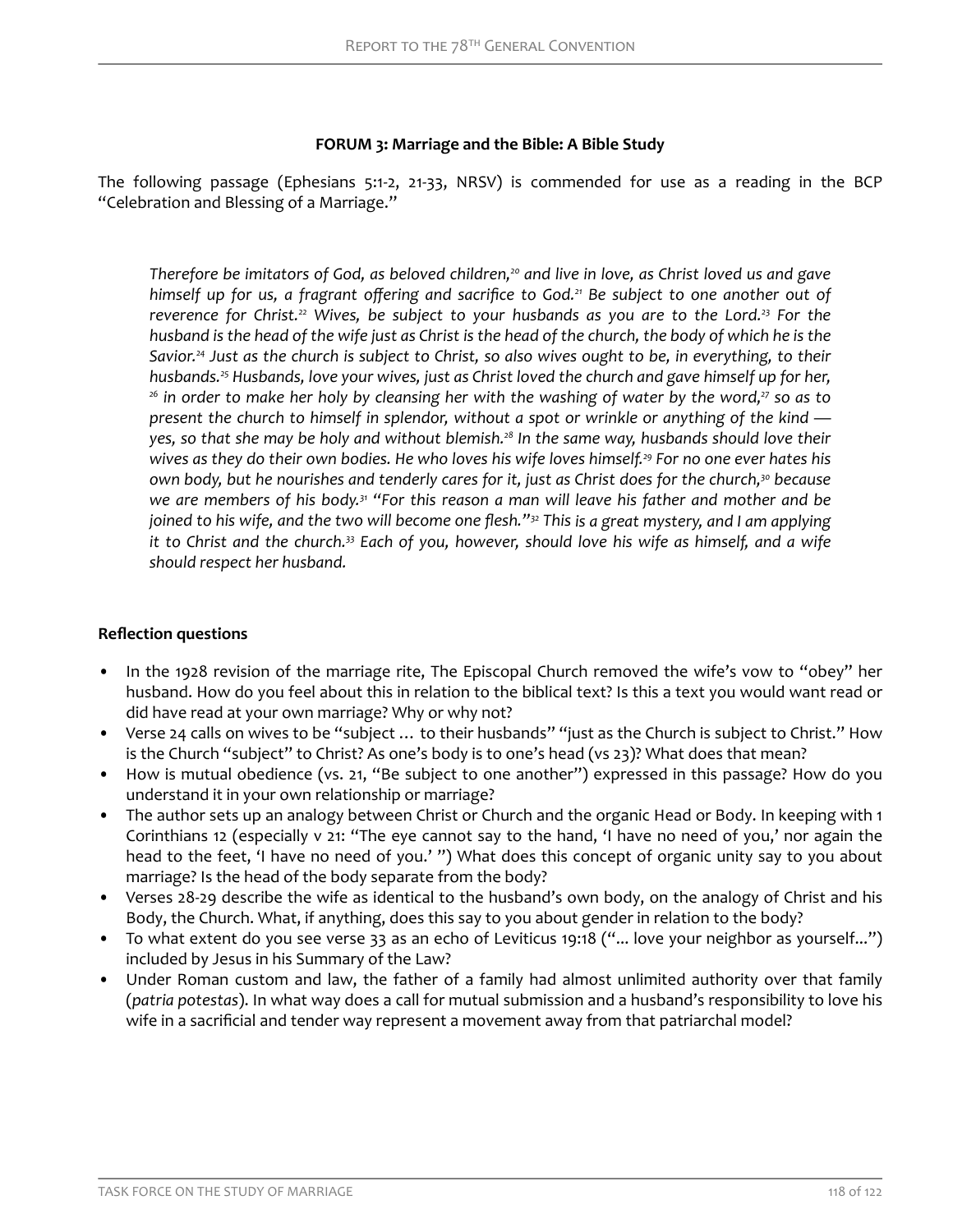# **FORUM 4: History of a Liturgical Fragment**

<span id="page-20-0"></span>This forum offers a comparison of the opening of the marriage liturgy in historical contexts dating from the Medieval English rite of Salisbury (Sarum) up through the 1979 BCP.

Perhaps the most striking feature of the Sarum rite is the location: the couple stands with the minister for most of the liturgy at the entrance to the Church, entering it for the mass that follows and forming a part of the marriage rite. Note, however, that even our present BCP includes the option of celebrating marriage in a place other than a church.

As you compare the evolution of the marriage rite in the English/Anglican/Episcopal tradition, you'll note that the changes (both in terms of content and ordering) have been substantial, reflecting different attitudes and the prevailing "style" of liturgy.

One important feature of the marriage rites used in The Episcopal Church from its beginnings until the 1979 revision is the omission of the language about the "causes" or reasons for which marriage was said to have been instituted or established by God.

Note also the reordering of these reasons as well as the change in the sequence of references to creation, the metaphorical application of marriage to Christ and the Church, and the wedding at Cana.

### **Questions to consider**

- What does the location of marriage "in the Church," as opposed to at its entrance, "in some proper house," or "another appropriate place" say to you?
- Would you feel your own marriage to be different if the location had been or were different?
- Does this say anything about the Church being used as a "venue" by people with little church connection? Or about any distinction between the sacred and the civil nature of marriage?
- What significance, if any, do you see in the reordering of the "causes" or reasons for marriage in the 1979 BCP? What about their absence from the marriage liturgy used in The Episcopal Church for almost 200 years (1789-1979)?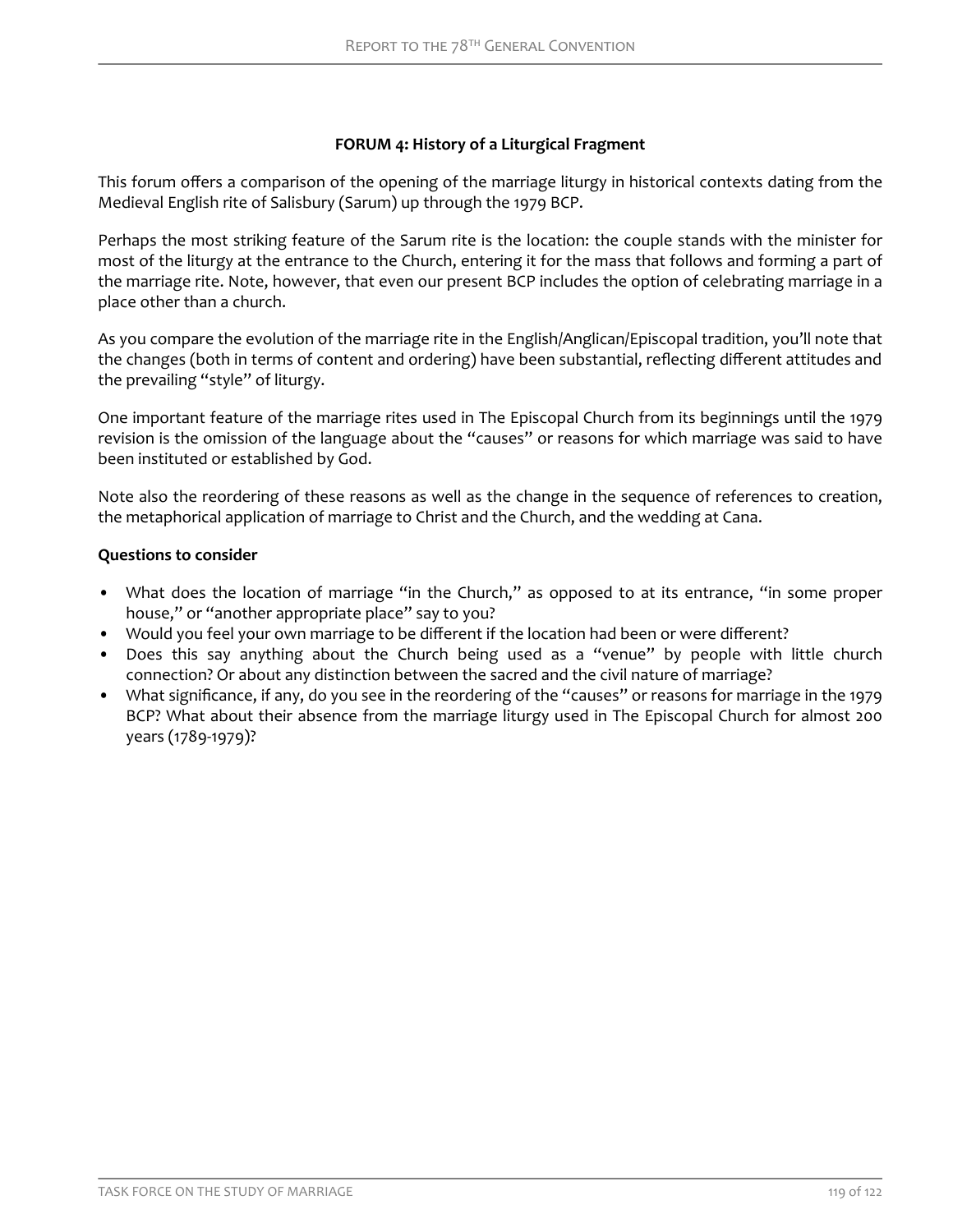| Sarum<br>(tr. Hoskin)*                                                                                                                                                                                                                                                                                                                                                                                                                                                                                                                                                                                  | 1662 BCP                                                                                                                                                                                                                                                                                                                                                                                                                                                                                                                                                                                                                                                                                                                                                                                                                                                                                                                                                             | BCP 1789/90                                                                                                                                                                                                                                                                                                                                                                                                                                                                                                                                                                                            | BCP 1892                                                                                                                                                                                                                                                                                                                                                                                                                                                                                                                                                                                                                                                                                                                                                                                                                                                                          | BCP 1928                                                                                                                                                                                                                                                                                                                                                                                                                                                                                                                                                                                                                                                                                                                                                                                                                                            | <b>BCP 1979</b>                                                                                                                                                                                                                                                                                                                                                                                                                                                                                                                                                                                                                                                                                         |
|---------------------------------------------------------------------------------------------------------------------------------------------------------------------------------------------------------------------------------------------------------------------------------------------------------------------------------------------------------------------------------------------------------------------------------------------------------------------------------------------------------------------------------------------------------------------------------------------------------|----------------------------------------------------------------------------------------------------------------------------------------------------------------------------------------------------------------------------------------------------------------------------------------------------------------------------------------------------------------------------------------------------------------------------------------------------------------------------------------------------------------------------------------------------------------------------------------------------------------------------------------------------------------------------------------------------------------------------------------------------------------------------------------------------------------------------------------------------------------------------------------------------------------------------------------------------------------------|--------------------------------------------------------------------------------------------------------------------------------------------------------------------------------------------------------------------------------------------------------------------------------------------------------------------------------------------------------------------------------------------------------------------------------------------------------------------------------------------------------------------------------------------------------------------------------------------------------|-----------------------------------------------------------------------------------------------------------------------------------------------------------------------------------------------------------------------------------------------------------------------------------------------------------------------------------------------------------------------------------------------------------------------------------------------------------------------------------------------------------------------------------------------------------------------------------------------------------------------------------------------------------------------------------------------------------------------------------------------------------------------------------------------------------------------------------------------------------------------------------|-----------------------------------------------------------------------------------------------------------------------------------------------------------------------------------------------------------------------------------------------------------------------------------------------------------------------------------------------------------------------------------------------------------------------------------------------------------------------------------------------------------------------------------------------------------------------------------------------------------------------------------------------------------------------------------------------------------------------------------------------------------------------------------------------------------------------------------------------------|---------------------------------------------------------------------------------------------------------------------------------------------------------------------------------------------------------------------------------------------------------------------------------------------------------------------------------------------------------------------------------------------------------------------------------------------------------------------------------------------------------------------------------------------------------------------------------------------------------------------------------------------------------------------------------------------------------|
| the man and<br>woman shall<br>stand before the<br>entrance of the<br>church<br>Behold,<br>brethren, we<br>have come hither<br>in the sight of<br>God, the angels,<br>and all his saints<br>in the presence<br>of the church,<br>to join together<br>two bodies, of<br>this man and of<br>this woman,<br>[at the altar<br>during the mass:<br>when the<br>beginnings of the<br>universe were<br>laid down<br>so excellent a<br>mystery, that<br>thou signifiest<br>the sacrament of<br>Christ and the<br>Church $$ ]<br>[at the blessing<br>after mass:<br>the six water<br>jugs in Cana of<br>Galilee ] | the persons to be married<br>shall come into the body of the<br>church<br>DEARLY beloved, we are<br>gathered together here in the<br>sight of God, and in the face<br>of this congregation, to<br>join together<br>this Man and this Woman in<br>holy Matrimony; which is an<br>honourable estate,<br>instituted of God in the time<br>of man's innocency, signifying<br>unto us the mystical union<br>that is betwixt Christ and his<br>Church;<br>which holy estate Christ<br>adorned and beautified with<br>his presence, and first miracle<br>that he wrought, in Cana of<br>Galilee; and is commended of<br>Saint Paul to be honourable<br>among all men: and therefore<br>is not by any to be<br>enterprised, nor taken in<br>hand, unadvisedly, lightly, or<br>wantonly, to satisfy men's<br>carnal lusts and appetites, like<br>brute beasts that have no<br>understanding; but<br>reverently, discreetly,<br>advisedly, soberly, and in the<br>fear of God; | the Persons to<br>be married shall<br>come into the<br>Body of the<br>church, or shall<br>be ready in some<br>proper house<br>DEARLY<br>beloved, we are<br>gathered<br>together here in<br>the sight of God,<br>and in the face<br>of this<br>company, to<br>join together<br>this Man and<br>this Woman in<br>holy Matrimony;<br>which is an<br>honourable<br>estate,<br>commended of<br>Saint Paul to be<br>honourable<br>among all men:<br>and therefore is<br>not by any to be<br>entered into<br>unadvisedly or<br>lightly,<br>but<br>reverently,<br>discreetly,<br>advisedly,<br>soberly, and in | the Persons to be<br>married shall come into the<br>Body of the church, or shall<br>be ready in some proper<br>house<br>DEARLY beloved, we are<br>gathered together here in<br>the sight of God, and in<br>the face of this<br>company to<br>join together<br>this Man and this Woman<br>in holy Matrimony; which<br>is an honourable estate,<br>instituted of God in the<br>time of man's innocency.<br>signifying unto us the<br>mystical union that is<br>betwixt Christ and his<br>Church:<br>which holy estate Christ<br>adorned and beautified<br>with his presence and first<br>miracle that he wrought in<br>Cana of Galilee, and is<br>commended of Saint Paul<br>to be honourable among<br>all men; and therefore is<br>not by any to be<br>entered into<br>unadvisedly or lightly,<br>but<br>reverently, discreetly,<br>advisedly, soberly, and in<br>the fear of God. | the Persons to be<br>married shall come into<br>the Body of the church, or<br>shall be ready in some<br>proper house<br>DEARLY beloved, we are<br>gathered together here<br>in the sight of God, and<br>in the face of this<br>company to<br>join together<br>this Man and this Woman<br>in holy Matrimony; which<br>is an honorable estate,<br>instituted of God,<br>signifying unto us the<br>mystical union that is<br>betwixt Christ and his<br>Church:<br>which holy estate Christ<br>adorned and beautified<br>with his presence and<br>first miracle that he<br>wrought in Cana of<br>Galilee, and is<br>commended of Saint<br>Paul to be honorable<br>among all men: and<br>therefore is not by any to<br>be<br>entered into<br>unadvisedly or lightly,<br>but<br>reverently, discreetly,<br>advisedly, soberly, and in<br>the fear of God. | the persons to<br>be married<br>assemble in the<br>church<br>or some other<br>appropriate<br>place<br>Dearly beloved: we<br>have come<br>together in the<br>presence of God<br>to<br>witness and bless<br>the joining<br>together of this<br>man and this<br>woman in Holy<br>Matrimony.<br>The bond and<br>covenant of<br>marriage was<br>established by God<br>at creation,<br>and our Lord Jesus<br>Christ<br>adorned this<br>manner of life by<br>his presence and<br>first miracle at a<br>wedding in Cana of<br>Galilee. It signifies<br>to us the mystery<br>of the union<br>between Christ and<br>his Church, and<br><b>Holy Scripture</b><br>commends it<br>to be honored<br>among all people. |
|                                                                                                                                                                                                                                                                                                                                                                                                                                                                                                                                                                                                         |                                                                                                                                                                                                                                                                                                                                                                                                                                                                                                                                                                                                                                                                                                                                                                                                                                                                                                                                                                      | the fear of God.                                                                                                                                                                                                                                                                                                                                                                                                                                                                                                                                                                                       |                                                                                                                                                                                                                                                                                                                                                                                                                                                                                                                                                                                                                                                                                                                                                                                                                                                                                   |                                                                                                                                                                                                                                                                                                                                                                                                                                                                                                                                                                                                                                                                                                                                                                                                                                                     |                                                                                                                                                                                                                                                                                                                                                                                                                                                                                                                                                                                                                                                                                                         |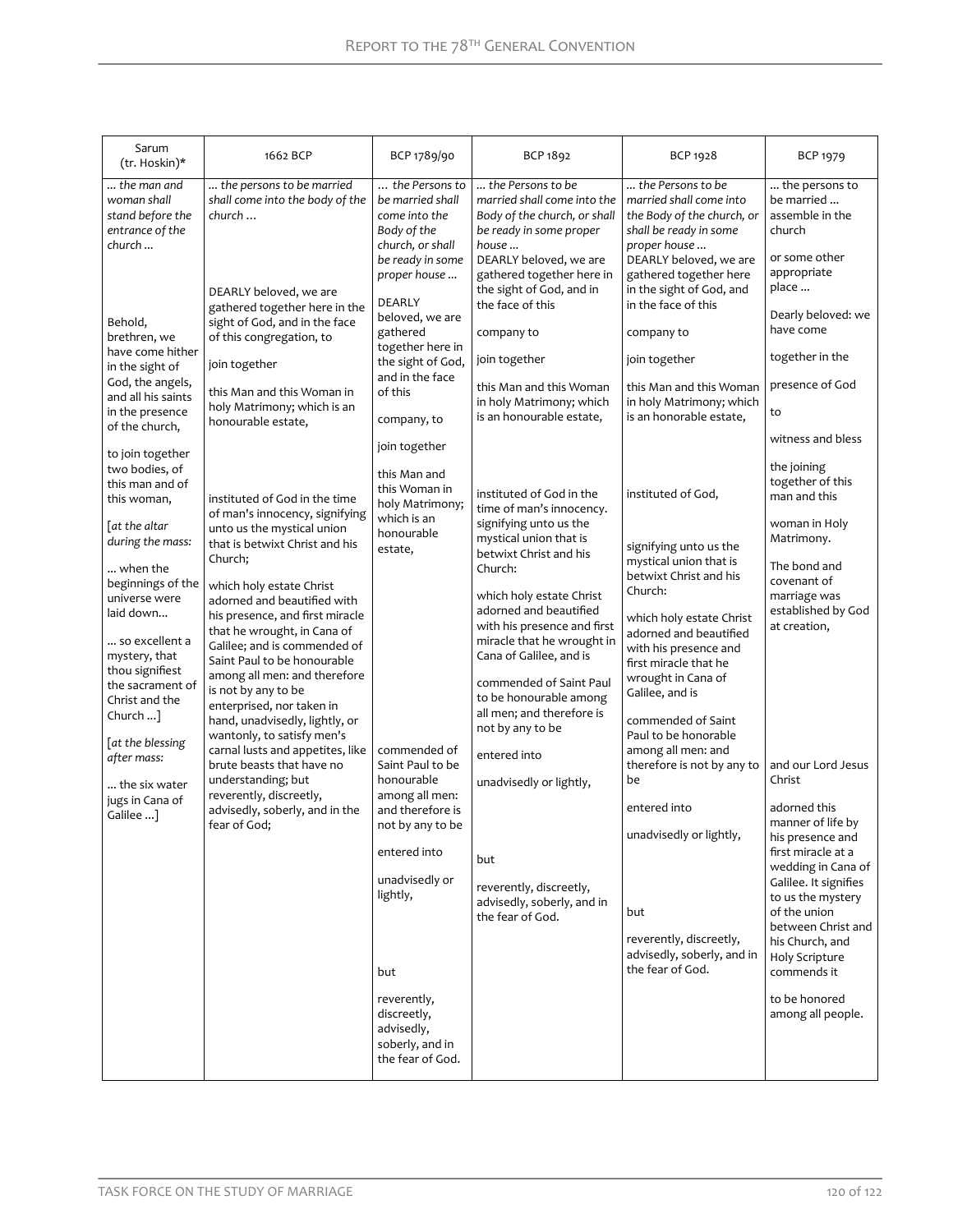| Sarum<br>(tr. Hoskin)*                                                                                                                                                         | 1662 BCP                                                                                                                                                                                                                                                                                                                                                                                                                                                                                                                                                    | BCP 1789/90 | BCP 1892 | <b>BCP 1928</b> | <b>BCP 1979</b>                                                                                                                                                                                                                                                                                                                                                                                                                                                |
|--------------------------------------------------------------------------------------------------------------------------------------------------------------------------------|-------------------------------------------------------------------------------------------------------------------------------------------------------------------------------------------------------------------------------------------------------------------------------------------------------------------------------------------------------------------------------------------------------------------------------------------------------------------------------------------------------------------------------------------------------------|-------------|----------|-----------------|----------------------------------------------------------------------------------------------------------------------------------------------------------------------------------------------------------------------------------------------------------------------------------------------------------------------------------------------------------------------------------------------------------------------------------------------------------------|
|                                                                                                                                                                                | duly considering the causes<br>for which Matrimony was<br>ordained.                                                                                                                                                                                                                                                                                                                                                                                                                                                                                         |             |          |                 | The union of<br>husband and wife<br>in heart, body, and<br>mind is intended<br>by God                                                                                                                                                                                                                                                                                                                                                                          |
| [at the blessing of<br>the wife during<br>mass:<br>May she be rich<br>in children  and<br>see the sons of<br>her sons all the<br>way to the third<br>and fourth<br>generation] | First, It was ordained for the<br>procreation of children, to be<br>brought up in the fear and<br>nurture of the Lord, and to<br>the praise of his holy Name.<br>Secondly, It was ordained for<br>a remedy against sin, and to<br>avoid fornication; that such<br>persons as have not the gift<br>of continency might marry,<br>and keep themselves<br>undefiled members of Christ's<br>body. Thirdly, It was ordained<br>for the mutual society, help,<br>and comfort, that the one<br>ought to have of the other,<br>both in prosperity and<br>adversity. |             |          |                 | for their mutual<br>joy; for the help<br>and comfort given<br>one another in<br>prosperity and<br>adversity; and,<br>when it is God's<br>will, for the<br>procreation of<br>children and their<br>nurture in the<br>knowledge and<br>love of the Lord.<br>Therefore marriage<br>is not to be<br>entered into<br>unadvisedly or<br>lightly, but<br>reverently,<br>deliberately, and in<br>accord with the<br>purposes for which<br>it was instituted<br>by God. |

\* *The Sarum liturgy has a short prologue that diơers substantially from the 1662 version. However, other portions of the Sarum liturgy contain allusions similar to those in the 1662 prologue, and they are included in brackets, with an indication of where they fall in the liturgy.*